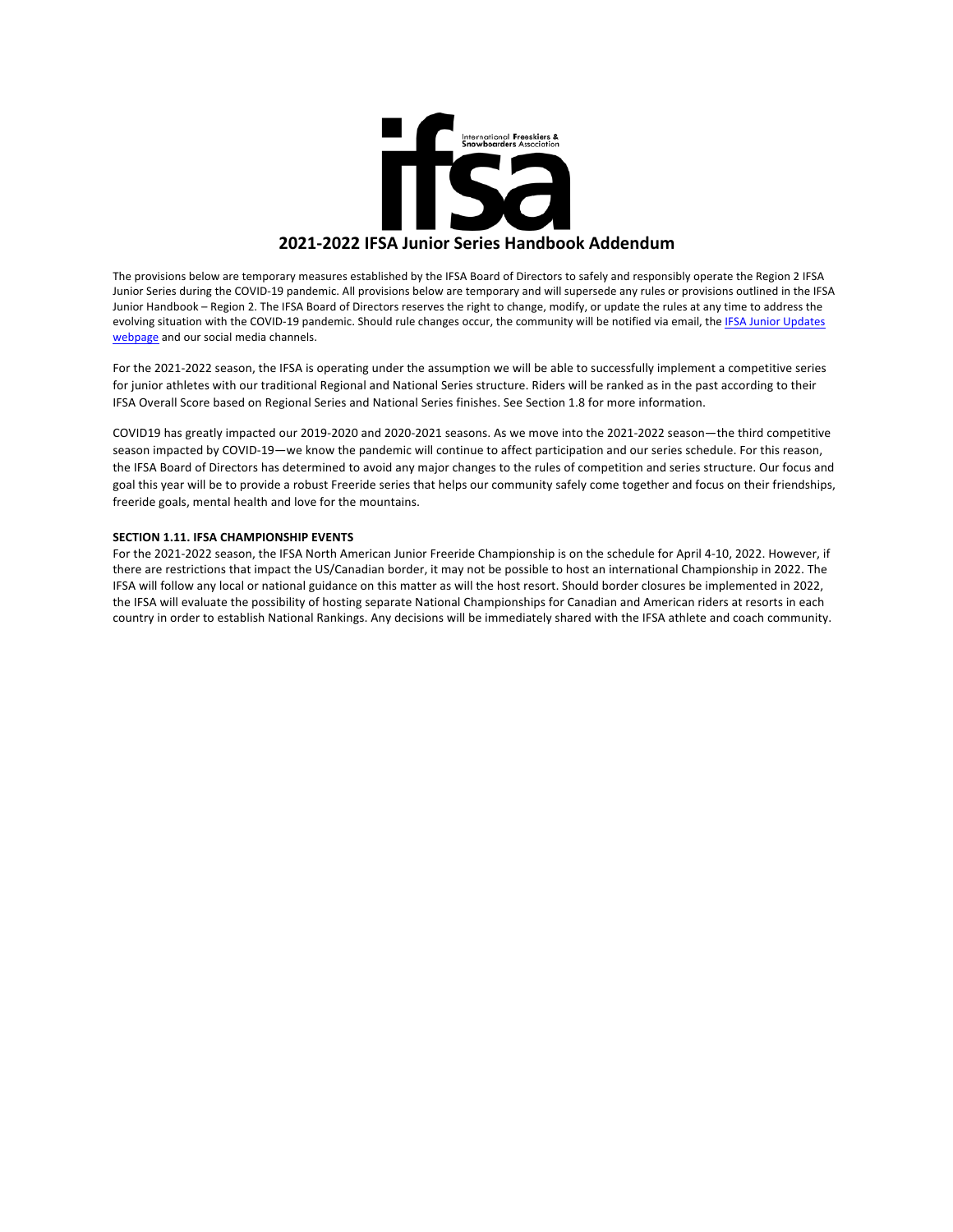

# IFSA JUNIOR SERIES HANDBOOK **REGION 2**

 $[2021 - 2022]$ 

## www.freeskiers.org

Prepared by IFSA Board of Directors and Senior Judging Committee on September 30, 2021. Printed copies of this document are uncontrolled. The official and current version of this document is always available on the IFSA website.

For further information, contact the IFSA

**Copyright** © **2021 - International Freeskiers and Snowboarders Association**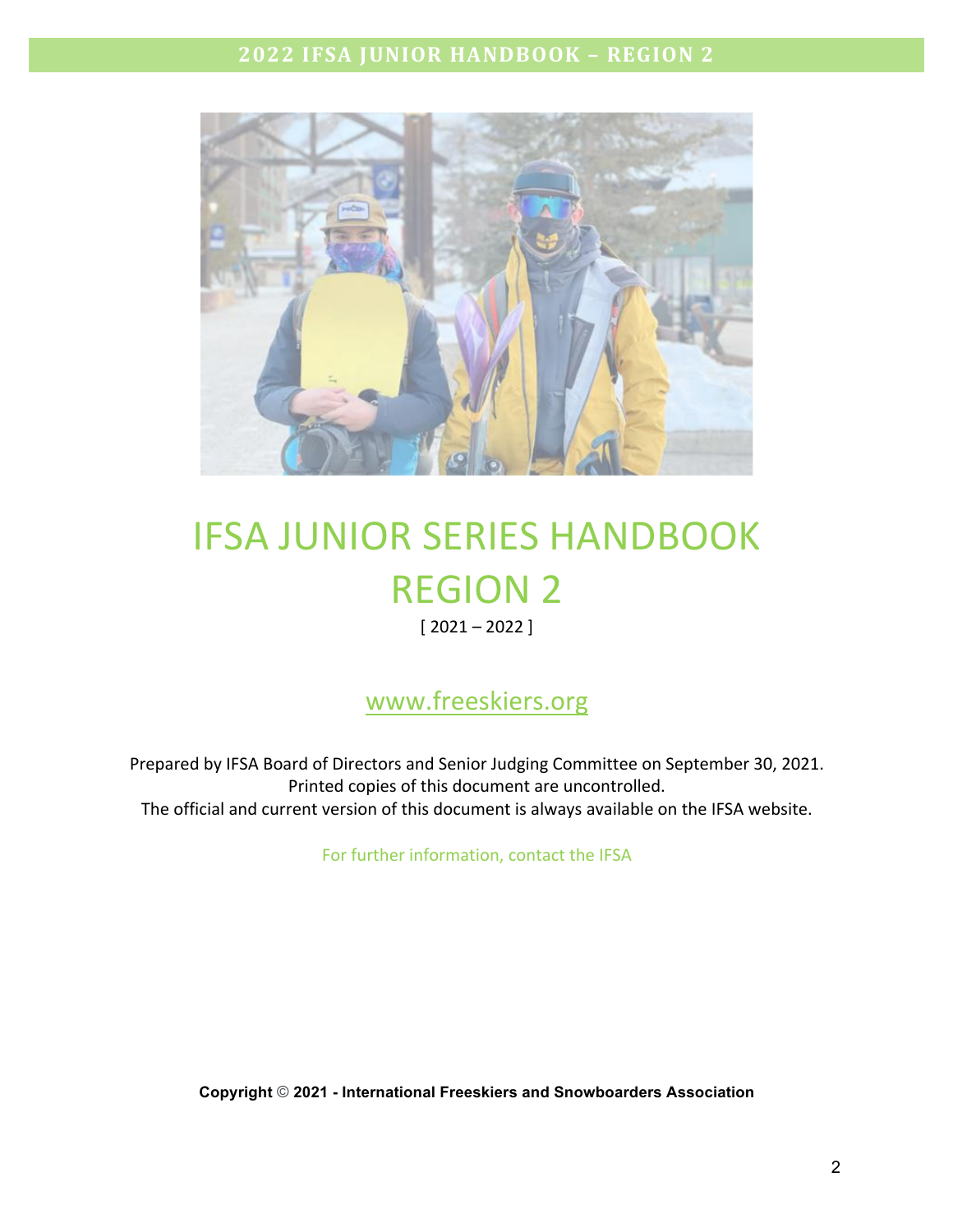| I.           |  |
|--------------|--|
| Ш.           |  |
| III.         |  |
| IV.          |  |
| V.           |  |
| VI.          |  |
|              |  |
| I.           |  |
| Ш.           |  |
| 1.4.         |  |
|              |  |
|              |  |
|              |  |
|              |  |
| I.           |  |
| Ш.           |  |
| III.         |  |
| IV.          |  |
| 1.9.         |  |
| Ι.           |  |
| Ш.           |  |
| III.         |  |
| IV.          |  |
|              |  |
| $\mathsf{L}$ |  |
| 1.11.        |  |
| 1.12.        |  |
| 1.13.        |  |
| 1.14.        |  |
| 1.15.        |  |
| 1.16.        |  |
| 1.17.        |  |
| 1.18.        |  |
|              |  |
|              |  |
| 2.1.         |  |
| 2.2.         |  |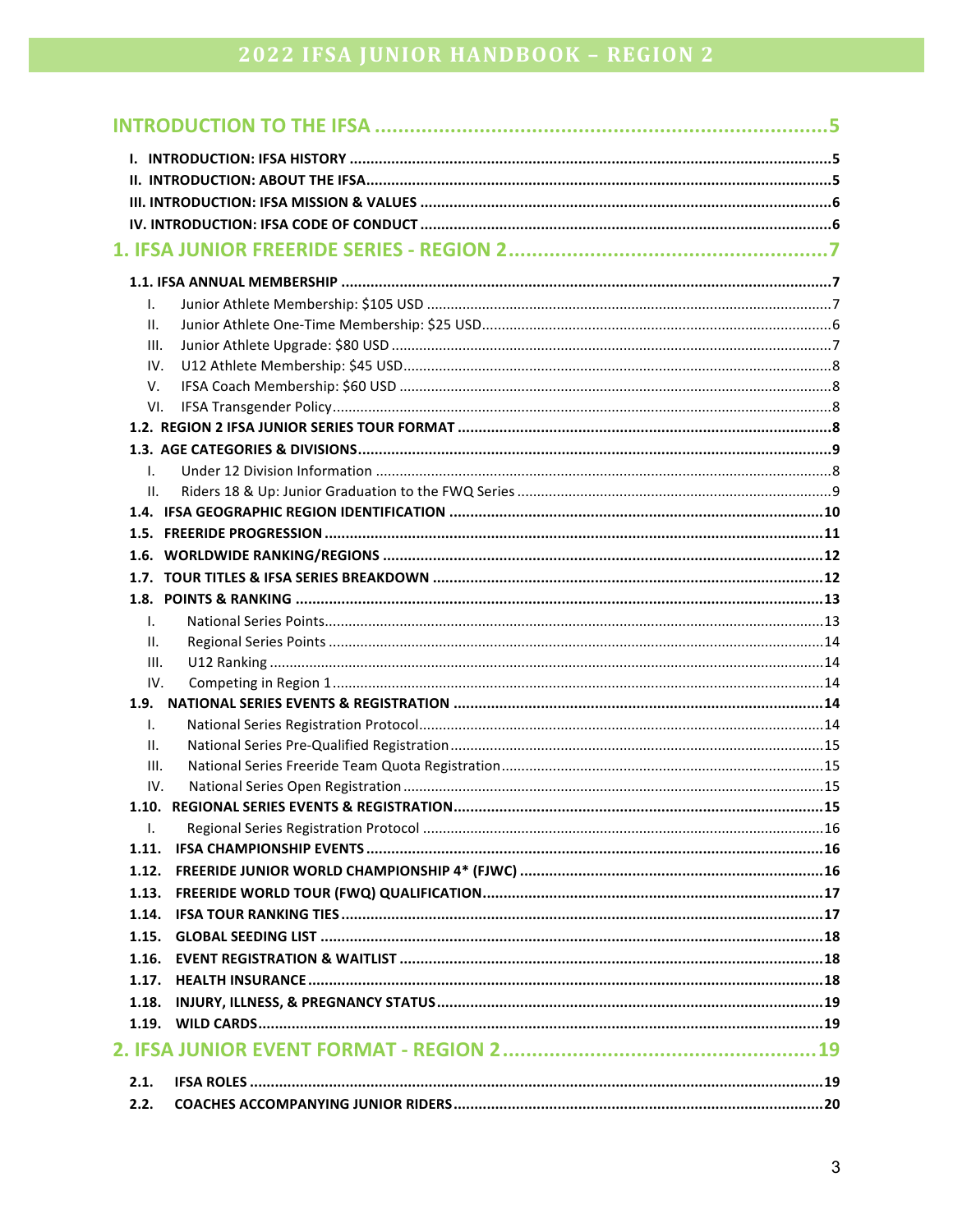| 2.4.         |  |
|--------------|--|
| 2.5.         |  |
| 2.6.         |  |
|              |  |
|              |  |
|              |  |
|              |  |
|              |  |
|              |  |
|              |  |
|              |  |
|              |  |
|              |  |
|              |  |
|              |  |
|              |  |
|              |  |
|              |  |
|              |  |
|              |  |
|              |  |
|              |  |
|              |  |
|              |  |
| $\mathbf{L}$ |  |
| Ш.           |  |
|              |  |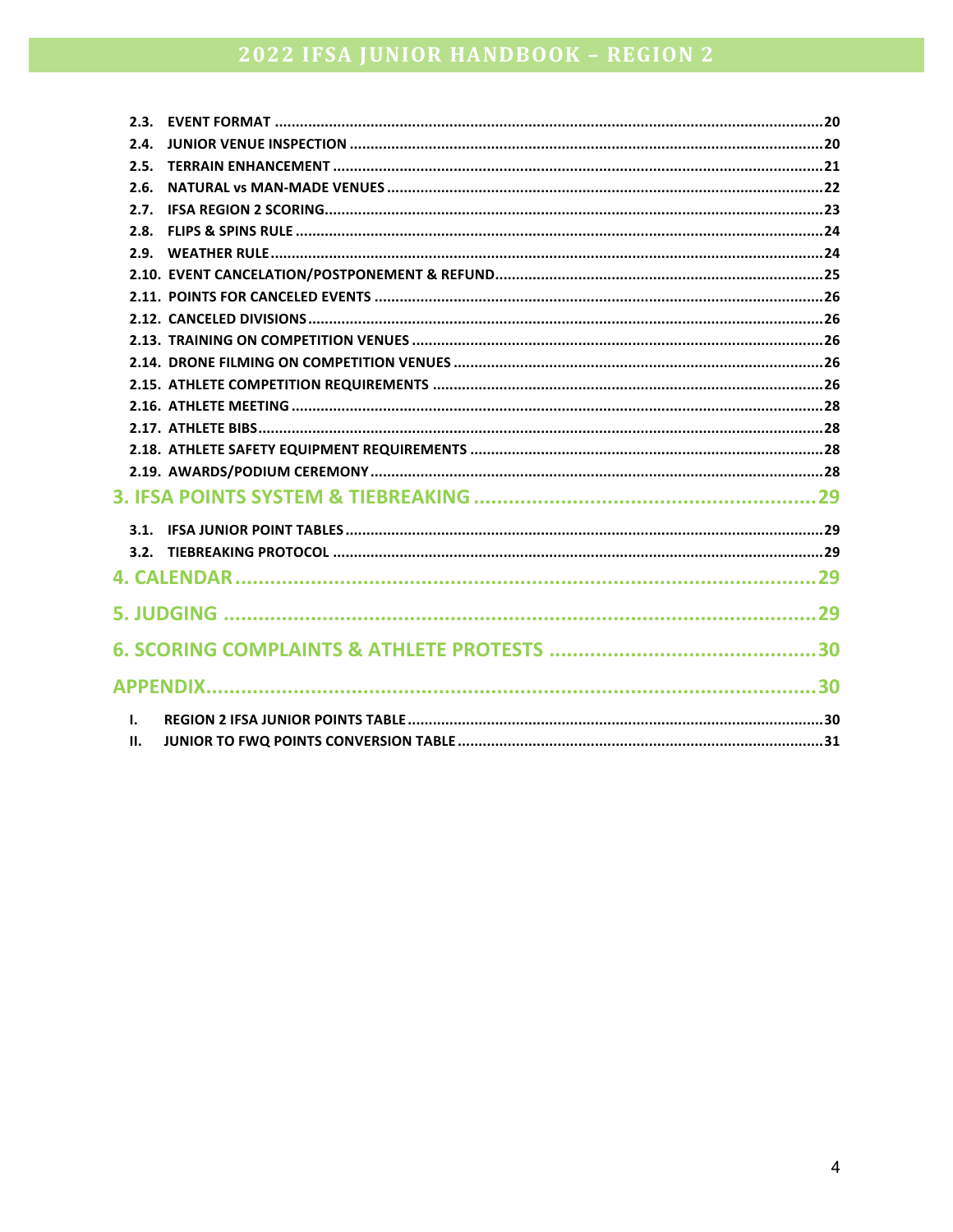## **INTRODUCTION TO THE IFSA**

## **I. INTRODUCTION: IFSA HISTORY**

In partnership with the Freeride World Tour (FWT), the International Freeskiers and Snowboarders Association (IFSA) fosters competitive Big Mountain Freeride events for junior, collegiate, and adult athletes. The IFSA is a nonprofit athlete advocacy organization serving as the sanctioning, scheduling, registration, judging, ranking and educational organization for competitive Freeride events in Region 2. Competitive Freeride on a global level is broken down into two regions.

- **Region 1** Asia, Europe, Oceania (Operated by the Freeride World Tour)
- **Region 2** Canada, South America, United States (Operated by the IFSA)

The IFSA is a  $501(c)(3)$  nonprofit organization established in 1996 by freeskiing pioneer Shane McConkey. Freeskiing in the 1990s encompassed the disciplines of skiing outside of alpine racing. These included big mountain, slopestyle, halfpipe, big air, and skier-cross. McConkey believed that the various sports of freeskiing needed an athlete-driven governing body to ensure that the athletes had a voice in the development and governance of their sport. Since then, the disciplines of freeskiing have grown rapidly, evolving into strong individual sports, many at the Olympic level. Today the IFSA focuses on fostering athlete and series growth in the sport of Big Mountain Freeride.

### **II. INTRODUCTION: ABOUT THE IFSA**

The IFSA is working to enhance the sport of competitive Big Mountain Freeride by creating a uniform set of guidelines to ensure consistent and credible competition. We are here to represent the needs and interests of Freeride competitors, allowing them to help shape their sport. The rules and standards of competition shall be enforced by the IFSA in cooperation with members, event organizers, technical directors, regional organizers, judges, and volunteers. The IFSA has built a network of events that enable junior and adult Freeriders to compete and qualify in regional, national, and global series tours. The phenomenal growth of Freeride presents opportunities for athletes to participate in one of the most substantial trends in snow sports; in a few short years consider:

- The IFSA has established over 65 resort partners in Region 2
- The IFSA sanctions nearly 100 Junior and FWQ Adult competitions in Region 2
- **The growing IFSA community includes 3200+ active junior and adult athletes and coaches**

The IFSA organization is currently run by three part-time employees and a volunteer Board of Directors. Your IFSA membership fees fund the cost of event insurance coverage and compensate our two part-time employees. In addition, membership dues support the IFSA's effort to produce and maintain guidelines and event documents, create rules of competition, maintain a ranking system, train and certify judges and coaches, provide event registration, and coordinate and schedule an event calendar of nearly 100 stops.

The IFSA, in partnership with the Freeride World Tour (FWT), serves as the primary rule-making, sanctioning, and ranking organization for competitive Freeride within Region 2. The IFSA operates as a nonprofit, athlete advocacy organization; it does not execute or produce events. The overall execution of each event, and therefore the series, is dependent on the commitment of like-minded event production partners, regional directors, host mountains and the event organizer community. To ensure consistency, the IFSA and FWT have established a set of guidelines that all event organizers follow in each global region. These protocols set standards for event execution and judging while simultaneously showcasing the local character of each host mountain.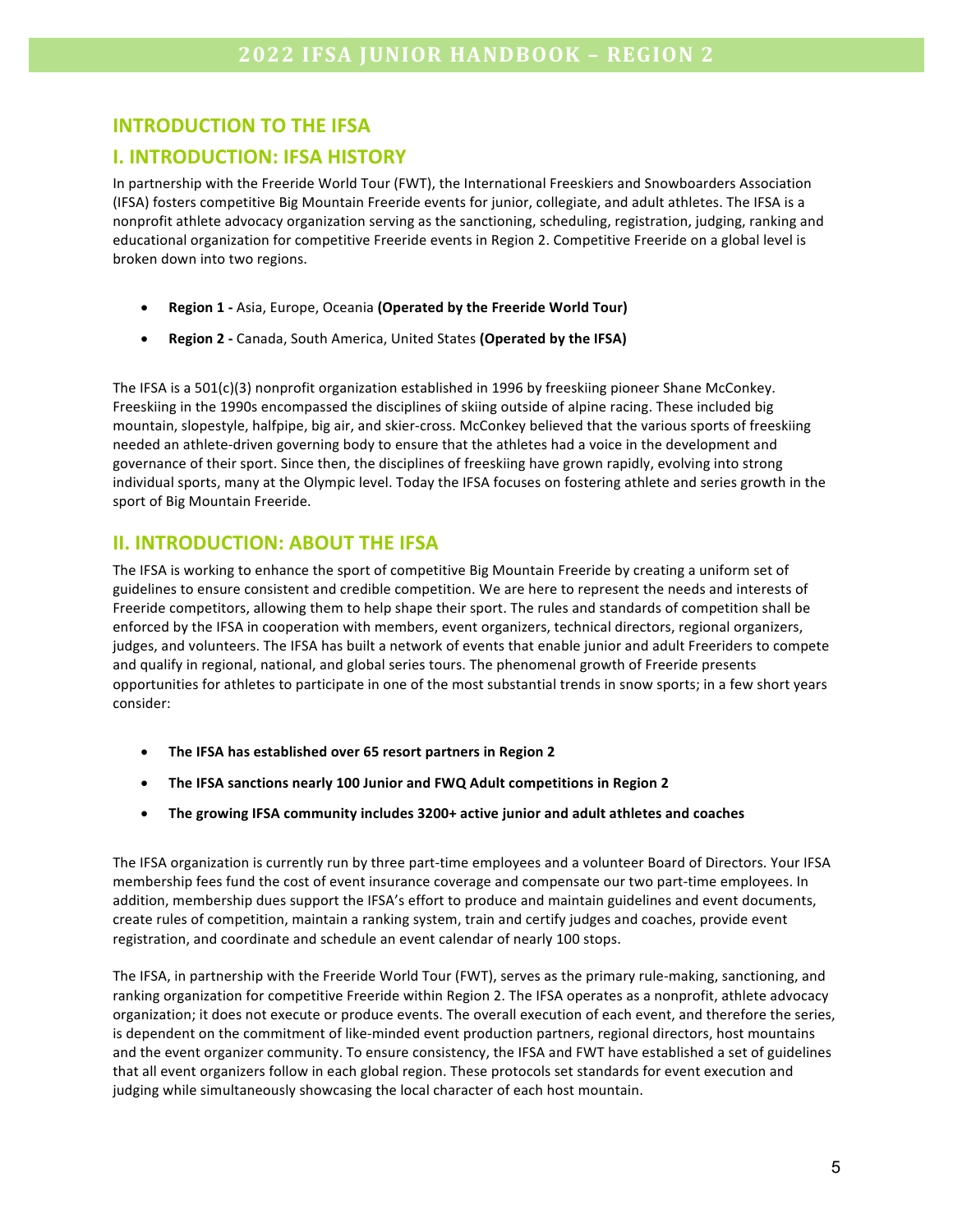The IFSA reserves the authority to amend, add, or change the official guidelines of competition at any point in time. Event sanctioning and an active IFSA Membership are required for points earned by athletes to be included in tour/series standings and for invitational event qualification.

### **III. INTRODUCTION: IFSA MISSION & VALUES**

The mission of the IFSA is to operate as an international sanctioning body for competitive Big Mountain Freeride. With input from its members, the IFSA sets sanctioning guidelines for event execution and judging parameters. The IFSA promotes a consistent competition format and represents the needs, interests, and safety of Freeride competitors. The IFSA provides a progressive path for athlete development from grassroots junior regional competition to adult qualification for the FWT. The IFSA pursues opportunities to enable athletes to compete, learn, train, and safely have fun. The IFSA upholds eight values in order to further the aspirations, goals, and development of the members of our community of coaches, parents, judges, event organizers, and junior, collegiate, and adult athletes. First and foremost, the IFSA emphasizes the safety and sound decision making of everyone involved in competitive Freeride events. Our 8 core values as a community are as follows:

- **1.** Safety
- **2.** Sustainability
- **3. Education**
- **4.** Consistency
- **5. Diversity**
- **6.** Progression
- **7.** Accessibility
- **8. FUN!**

## **IV. INTRODUCTION: IFSA CODE OF CONDUCT**

An IFSA Membership is a privilege, not a right. When attending or participating in an IFSA-sanctioned event, members must agree to conduct themselves according to the IFSA established Code of Conduct. All IFSA members are responsible for their actions and conduct while attending or participating in IFSA-sanctioned events. Good sportsmanship is expected and should be cultivated by all IFSA community members, coaches, parents, and event staff.

Good sportsmanship is defined as but not limited to respect for: competition officials, resort employees, IFSA employees and fellow competitors, the skiing and snowboarding public, and the resort facilities and operating procedures. The use of courtesy and good manners, acting responsibly and maturely, refraining from the use of profane or abusive language, and abstinence from illegal or immoderate use of alcohol and use of illegal or banned substances or drugs is required.

When an individual violates the IFSA Code of Conduct at an IFSA-sanctioned event, there will be consequences associated with that misconduct. Depending on how egregious the misconduct is, the IFSA Board of Directors has the authority to impose sanctions, suspension, or expulsion as determined on a case-by-case basis.

#### **IFSA CODE OF CONDUCT**

- IFSA athletes will abide by local, regional, state and federal law while participating in an IFSA event.
- Athletes will ride in control and obey all mountain signage when riding outside of the venue.
- Drug and alcohol use by IFSA athletes is prohibited and is grounds for disqualification and suspension.
- IFSA athletes must observe all rules and codes of conduct of the host mountain.
- Ducking any rope line or disobeying any obvious signage is prohibited.
- IFSA athletes must act in a professional manner and exercise good judgment.
- IFSA athletes will treat each other, event officials, mountain officials, promoters, event organizers, sponsors, coaches, parents, and the general public with respect and kindness.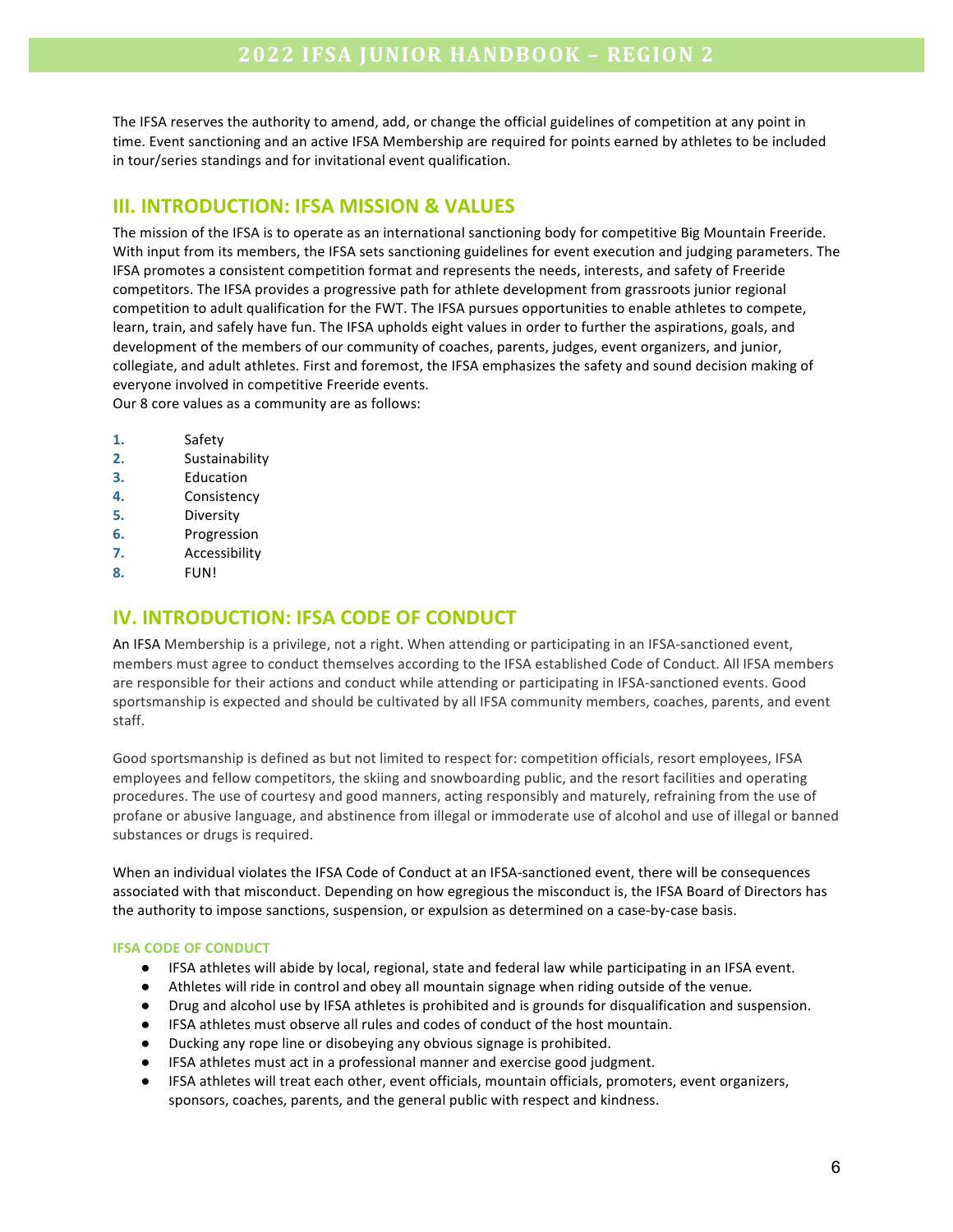- IFSA athletes will refrain from use of abusive language or behavior.
- IFSA athletes will not steal, deface, or destroy sponsor or organizer equipment, property, or signage.

## **1. IFSA JUNIOR FREERIDE SERIES - REGION 2**

**NOTE:** The information in this document applies **ONLY** to Region 2 IFSA junior athletes and IFSA-sanctioned junior events. Region 1 riders and events follow the Freeride Junior Tour (FJT) Handbook, which can differ and is *located on the www.freerideworldtour.com website.*

#### **1.1. IFSA ANNUAL MEMBERSHIP**

Big Mountain Freeride competitions are activities with inherent risks of serious personal injury, disability, and/or death. It is the sole responsibility of IFSA members to honor all contracts entered upon willingly.

The fees collected by your IFSA membership cover the cost of producing guidelines and event documents, creating rules, maintaining a ranking system, funding liability insurance, training and certifying judges and coaches, managing registration and an event calendar of over 95 stops, and compensating the IFSA's two part-time employees. The IFSA operates as a volunteer-driven organization and revenue from fees are used to support series expansion, event insurance coverage, and other sanctioning or event-related necessities. Note that aside from a small head tax fee, the IFSA does not collect revenue from event registration fees.

In order to compete at any IFSA-sanctioned event, every junior rider will acquire an **IFSA** Membership **BEFORE** an event takes place. All competitors must have an active IFSA membership and will not be permitted to register or earn a score without a valid license. Memberships are non-refundable. The membership year runs from the third Saturday in April to the third Friday in April of the following year. (Example: A 2021 Membership is valid from April 17, 2021 until April 15, 2022. Memberships can be purchased through www.freeskiers.org.

#### There are several different membership types:

#### **I.** Junior Athlete Membership: \$105 USD

The Junior Athlete membership is for athletes aged 12-18 who will compete in more than one IFSA event in the 2022 season. Athletes must be 12 years of age by December, 31, 2021 to purchase this membership. Once an athlete turns 19 years of age, they are no longer permitted to compete at the junior level and will graduate to an FWQ adult athlete. **See Section 1.3.** 

#### **II.** Junior Athlete One-Time Membership: \$25 USD

The Junior Athlete One-Time membership is valid for participation in ONE EVENT ONLY during 2021-2022 season. If a rider who purchased a One-Time membership wishes to compete in more events they must upgrade to a full membership (paying the difference of \$80). A Junior Athlete Upgrade is **REQUIRED** if the athlete decides to compete in additional events.

#### **III.** Junior Athlete Upgrade: \$80 USD

The Junior Athlete Upgrade membership is for athletes who purchased a \$25 One-Time membership and wish to compete in one or more additional IFSA events in the 2021-2022 season. Athletes will not be permitted to register or participate in additional events without the \$80 Junior Athlete Upgrade. Please do not make the mistake of purchasing a second \$25 One-Time membership as this creates administrative difficulties and results in inaccurate rankings.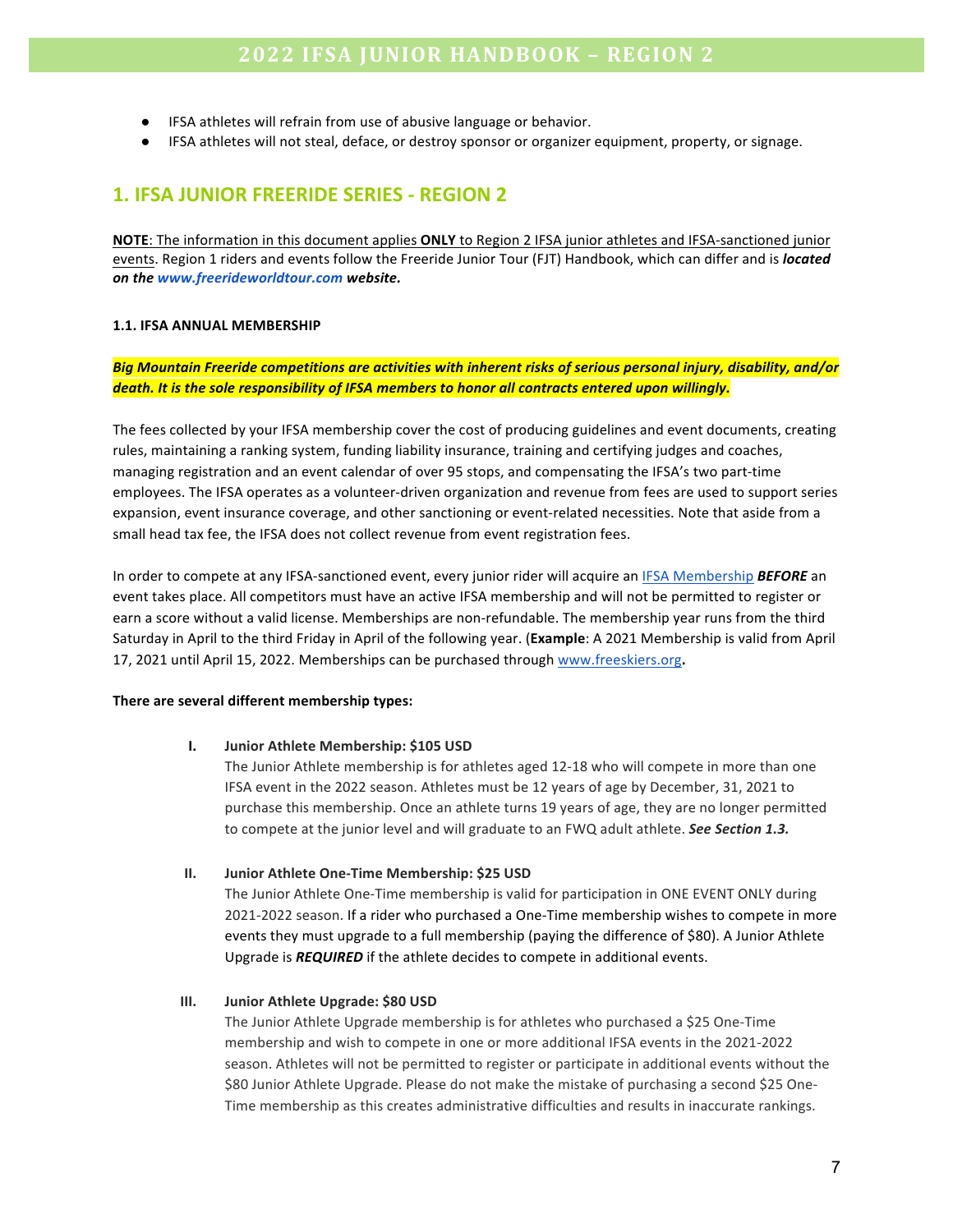#### **IV. U12 Athlete Membership: \$45 USD**

The U12 IFSA Membership is for athletes 11 years in age or YOUNGER on or prior to December 31, 2021.

#### **V. IFSA Coach Membership: \$60 USD**

A current IFSA Coach Membership will be **MANDATORY** to enjoy resort ticketing benefits and access competition venues. Completion of L100 or L200 Coach Certification Course is REQUIRED to purchase an IFSA Coach Membership; (certification is good for 2 years). Upon completion of a L100 or L200 certification course, a passcode will be provided to renew or purchase the IFSA Coach Membership.

#### **VI. IFSA Transgender Policy**

Those who transition from female to male are eligible to compete in the male category without restriction after declaring his gender as male. Those who transition from male to female are eligible to compete in the female category under the following conditions:

- The athlete has declared that her gender identity is female.
- The declaration cannot be changed, for sporting purposes, for a minimum of four years.
- The athlete must submit a physician's note stating that her total testosterone level in serum has been below 10 nmol/L for at least 12 months prior to her first competition.
- This note must also verify a plan to maintain those serum testosterone levels during the period of competition.

#### **1.2. REGION 2 IFSA JUNIOR SERIES TOUR FORMAT**

Each season for the IFSA Junior Freeride Series begins on the third Saturday in April each year and terminates on the third Friday in April the following year. We are currently in the 2021-2022 season and it is often referred to as the 2022 season. The season will run April 17, 2021 until April 15, 2022.

The IFSA Region 2 Junior Freeride Series includes competitive opportunities for athletes ages 18 and under. These events provide young, developing athletes with the chance to hone their skills, progress, and earn points and a ranking within the IFSA-governed Region 2. Series events are classified as U12, Regional, National, Regional Championship, or World Championship. Event participants include both independent athletes and athletes traveling with a club or team. In all cases, these athletes should be coached on safety protocols and sound decision making prior to and during all competitive events. The focus on safety and personal responsibility provides a challenging, fun, and a safer competitive environment for the junior Freeride community.

Each year in April, the IFSA Junior Freeride Series in Region 2 culminates in the IFSA North American Junior Freeride Championship 3\* (NorAm Champs) and the U12 IFSA North American Junior Freeride Championship (U12 Champs). Region 2 riders in the 12-14 and 15-18 age categories must accumulate points throughout the competitive season (June through March) and earn a high IFSA Overall Junior Freeride Series Ranking to qualify for this invitation-only event in early April.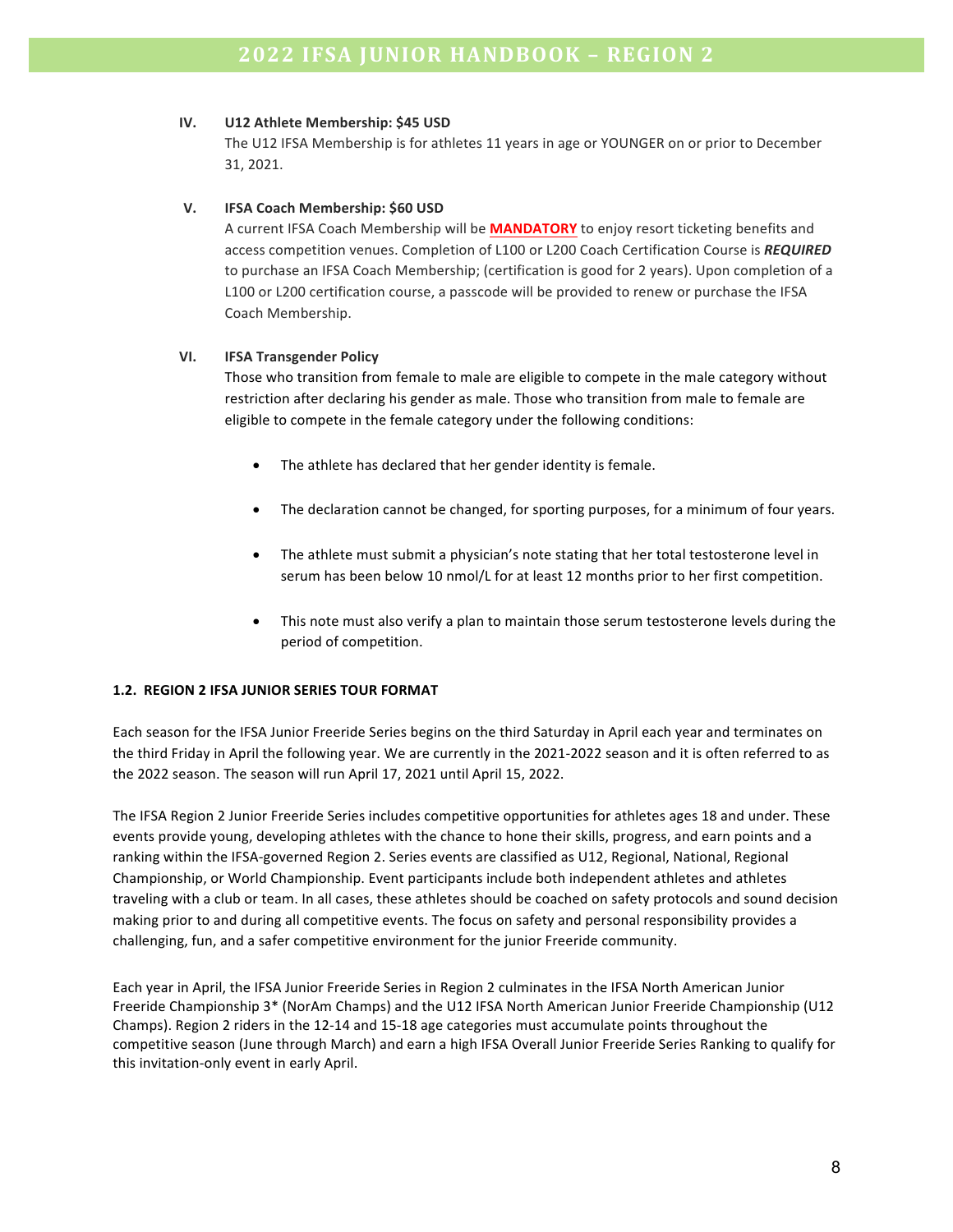The IFSA currently has over 2,500 active junior athletes in Region 2. Hundreds of new athletes have entered the IFSA Junior competitive landscape over the last few seasons and this growth mirrors the momentum of the expansion of competitive Freeride on a global level.

The IFSA Junior Series consists of events with different point values from  $1*$  to  $3*$  culminating in the IFSA North American Junior Freeride Championship 3\* (NorAm Champs). Athletes earning top rankings after the conclusion of the NorAm Champs in April may qualify for the Freeride Junior World Championship (FJWC) in Europe, a 4<sup>\*</sup> level event that takes place the following season. Note that the FJWC is not an event sanctioned by the IFSA and as such, points earned here are not added to an athlete's Region 2 IFSA Overall Junior Freeride Series Ranking.

#### **Event Progression**

**IFSA U12 Regional:** No points awarded for U12 divisions **IFSA Junior Regional: 2\* events IFSA Junior National: 3\*events IFSA North American Junior Freeride Championship:** 3\* (Hosted by the IFSA in Canada or the USA) **Freeride Junior World Championship:** 4\* (Hosted by the FJWC in Europe—not sanctioned by the IFSA)

#### **1.3. AGE CATEGORIES & DIVISIONS**

Region 2 junior riders will be classified by their age, gender, and chosen discipline:

- Age Categories: U12, 12-14, or 15-18
- Male or Female
- Skiing or Snowboarding

The age category that an athlete is assigned to is determined by their age on December 31, 2021. **Under no** circumstances are athletes permitted to compete in a different division other than that determined by their age **on December 31. There are no exceptions to this rule.** Riders competing in a different age division will be awarded a DQ and their IFSA membership will be suspended until member has addressed the IFSA Board of Directors.

- **U12 Category**: Athletes 11 years of age or younger on December 31st, 2021 will compete as U12 athletes during the 2021-2022 competitive season. See Point I. below for further information regarding the U12 *age category and U12 Championship*
- **12-14 Category**: Athletes 12-14 years of age on or prior to December 31st, 2021 will compete in the 12-14 age category during the 2021-2022 competitive season.
- 15-18 Category: Athletes 15 years of age or older on December 31st, 2021 will compete in the 15-18 age category during the 2021-2022 competitive season. See Point II. below for recommendations on athletes *who are/will be turning 18*

#### *I.* **Under-12 (U12) Division Information**

In 2014, the IFSA initiated the U12 Development Plan for all Freeride athletes under the age of 12. The goal of the IFSA is to provide U12 athletes with exposure to competitive Freeride in a safe, supportive environment. The IFSA encourages the inclusion of U12 divisions at all Regional Series events, however U12 inclusion is subject to unique terrain, safety, and insurance considerations and is therefore included at the discretion of the event organizer.

The U12 age category is included in many Regional and some National Series events, but is not included in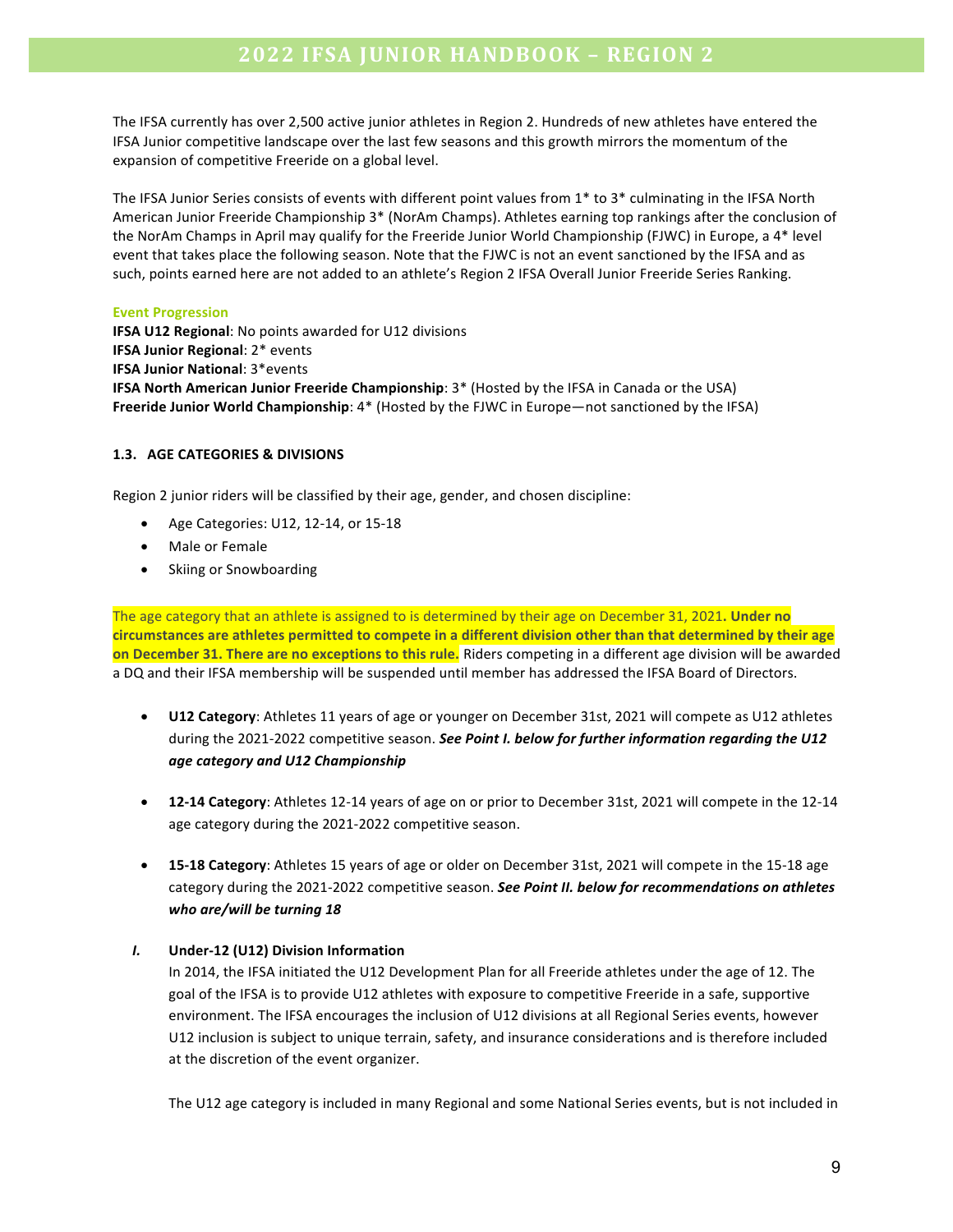the IFSA North American Junior Freeride Championship 3\* (NorAm Champs). Instead, all U12 athletes with an active IFSA membership who have *competed at least once in an IFSA-sanctioned or 'Freeride Friendly'* **event during the same season** will receive an invitation to the U12 IFSA North American Junior Freeride Championship (U12 Champs), held in late March or early April each year. To keep the emphasis on fun and safety, rankings for U12 athletes differ from the 12-14 and 15-18 age categories. Refer to Section 1.8. *for further information*

*II.* Riders 18 & Up: Junior Graduation to the FWQ Series

Athletes 18 years of age may remain in the IFSA Junior series OR move forward and compete in Freeride World Qualifier (FWQ) Adult and/or the Collegiate Series events. **It is not permitted to compete in both** series. When an athlete of 18 competes in a FWQ Adult event, they are no longer eligible to compete in the Junior Series. When an athlete turns 19 years of age, they are no longer permitted to compete in the IFSA Junior Series and are automatically considered an IFSA Adult FWQ athlete. Athletes who have previously competed in the IFSA Junior Series will see their IFSA junior points converted to an FWQ Global Seeding List ranking. It is up to the athlete to determine if they wish to compete as an IFSA junior or FWQ adult according to the guidelines above. Refer to Section 1.12 for information on age guidelines for attending the Freeride Junior World Championship in Europe and refer to Appendix III to view the Junior *to FWQ Point Conversion Table*

#### **1.4. IFSA GEOGRAPHIC REGION IDENTIFICATION**

All IFSA Junior Freeriders are assigned to a geographical region. A geographic region is determined by the location of the provinces/states where an athlete will compete most often. If you live in one region but mainly compete in another, keep in mind that only **ONE** out-of-region finish from a Regional Series event will count toward your IFSA ranking if you are a 12-14 or 15-18 age category rider. For this reason, choose the geographical region where you will compete in the greatest number of Regional Series events.

Note that to provide better cohesiveness between events, improve coordination, and manage a region, some IFSA regions may opt to collect regional dues and employ a coordinator or volunteer to act as the regional director.

All IFSA athletes within the 12-14 and 15-18 age categories and divisions will earn an IFSA Overall Junior Freeride Series Ranking within Region 2 in their division. Riders also have the ability to compare their IFSA Overall Ranking to those earned by riders in the same division within their geographical region. Geographical regions may also opt to declare Regional Champions. It is the sole responsibility of the geographical region (not the IFSA) to provide awards or conduct a ceremony to recognize Regional Champions.

#### *Refer to Section 1.8. for further information about points and ranking*

#### **IFSA Junior Geographic Regions**

**Canada**: Alberta, British Columbia Pacific Northwest: Alaska, Oregon, Washington (and Schweitzer, ID) **Far West: California, Nevada Northern:** Montana, Wyoming **Intermountain**: Idaho, Utah **Rocky Mountain: Colorado, New Mexico Eastern**: New Hampshire, New York, Maine, Vermont

**NOTE:** Teams and athletes out of Sandpoint, ID and Schweitzer Mountain Resort have been assigned to the Pacific Northwest geographic region rather than the Intermountain geographic region. The 2020 Schweitzer Mountain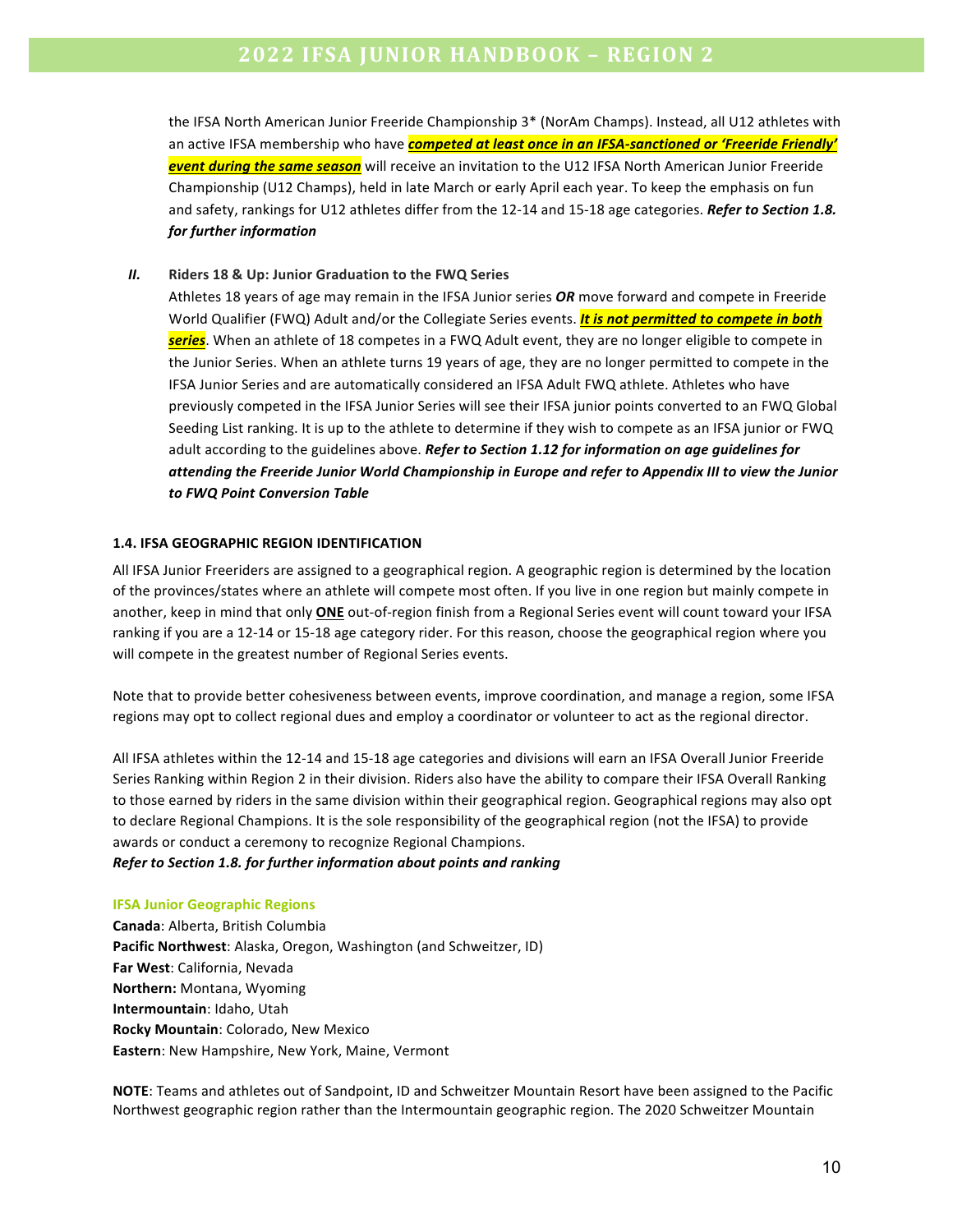

Junior Regional 2\* will be considered a Pacific Northwest Regional Series event.

#### **1.5. FREERIDE PROGRESSION**

The IFSA seeks to foster a lifelong pursuit of the joy of Freeride and has developed a progressive system to continue to engage athletes as they enter the adult Freeride World Qualifier (FWQ) Freeride community. The wellestablished FWQ Tour and the Collegiate Freeride Series (CFS) provide competitive opportunities for adult athletes to compete and qualify for the Freeride World Tour (FWT). Athletes must be 18 years of age or older to compete in FWQ events. **There are NO exceptions to this rule**.

#### **FWQ Divisions**

**SKI WOMEN SKI MEN** SNOWBOARD WOMEN SNOWBOARD MEN

FWQ events are ranked as  $1^*$ ,  $2^*$ ,  $3^*$ ,  $8.4^*$  level events; points are awarded relative to each event level. The CFS (Collegiate Freeride Series) is designed to allow collegiate Freeriders to build points towards both their personal ranking and overall collegiate titles on behalf of their IFSA-affiliated university or college team/club. The FWQ Collegiate Membership is open to athletes 25 or younger as of December 31st of each season. Refer to the IFSA *FWQ Adult Handbook – Region 2 for further information*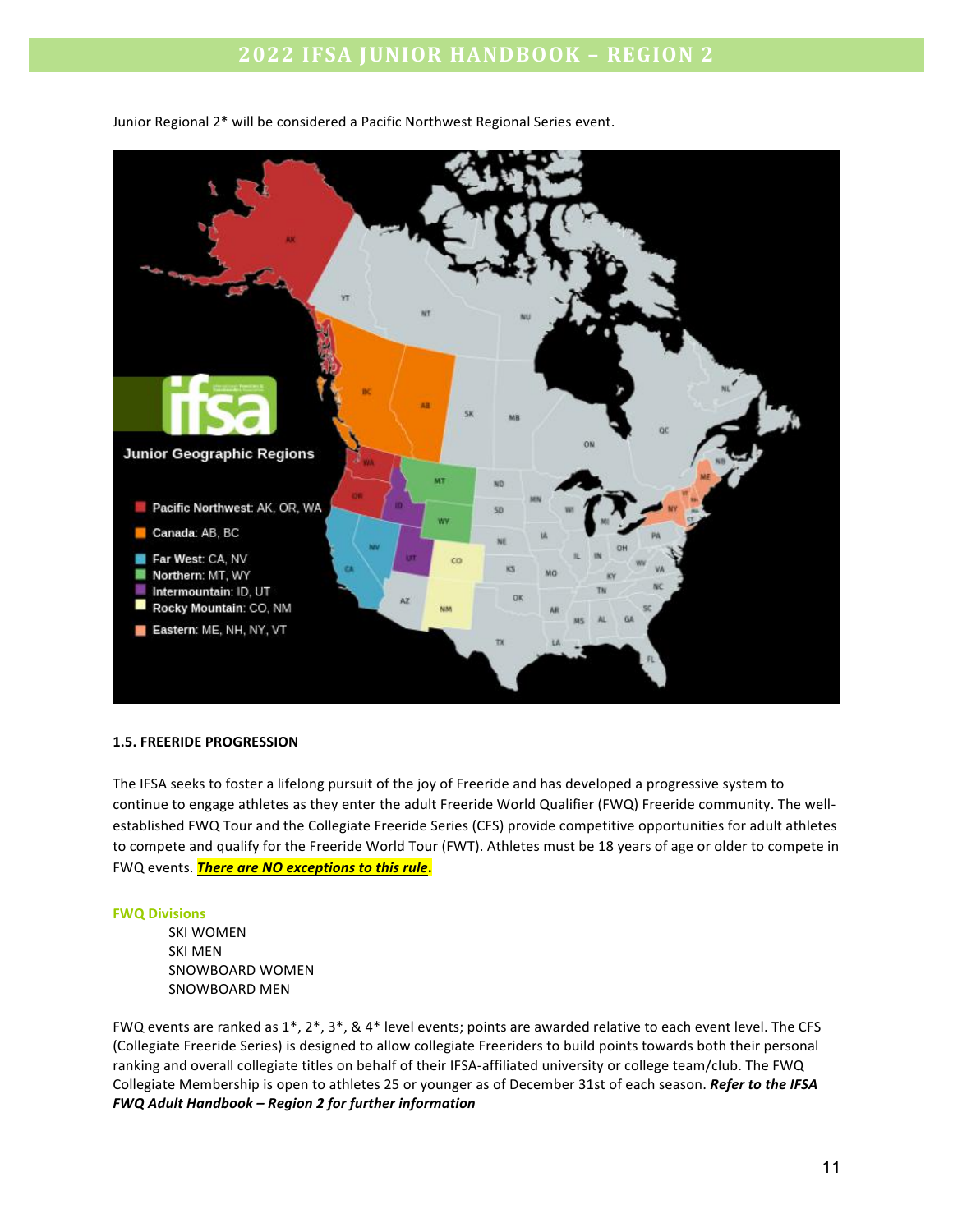Similar to the Junior Freeride Series, FWQ events are operated by mountain partners and event organizers, with support and sanctioning from the IFSA and the Freeride World Tour. Currently there are more than 50 FWQ events globally. Nearly 2,500 athletes across the globe in Regions 1 & 2 possess an FWQ competition license. These individuals are highly motivated and actively seeking opportunities to compete across the globe. For many athletes, qualification for the Freeride World Tour (FWT) is the ultimate goal. Featuring the top 40-50 adult  $(18+)$ Freeriders on the planet, the FWT currently consists of five stops across Europe, Japan, and Canada. Athletes can qualify for a spot on the FWT by competing in FWQ events. See Appendix I. for visual diagram

#### **1.6. WORLDWIDE RANKING/REGIONS**

Junior riders can earn a ranking within two global regions worldwide:

- **Region 1:** Asia, Europe, Oceania (Operated by the Freeride Junior Tour, FJT of the FWT)
- **Region 2:** Canada and The United States (Operated by the IFSA)

Junior riders may compete anywhere in the world but can only collect points in one region. To clarify, a Region 2 junior athlete cannot earn points towards their Region 2 ranking when they compete in Region 1 events and vice versa. A Region 2 athlete is welcome to compete in Region 1, however any points earned will not be added to their Region 2 IFSA Overall Junior Freeride Series Rankings. See Section 1.8. Point IV. for more information

#### **1.7. TOUR TITLES & IFSA SERIES BREAKDOWN**

The winner of Region 1 earns the title of "Freeride Junior Tour Champion: Europe - Oceania" The winner of Region 2 earns the title of "IFSA North American Junior Freeride Champion"

The IFSA will calculate an IFSA Overall Junior Freeride Series Ranking for all Region 2 athletes in the 12-14 and 15-18 age categories. Each IFSA geographical region may also elect to recognize Regional Champions, but this is at the discretion of each geographical region and is not handled or managed by the IFSA. Regions are encouraged to develop cooperative series tours and award regional series titles. (Example: The Far West Series (TJFS) offers a TJFS championship title for Far West region riders based on results from all TJFS Regional Series finishes.

The following event types comprise the IFSA Region 2 Junior Series, culminating in the IFSA NorAm Champs and U12 Champs to award the IFSA North American Junior Freeride Championship titles.

- *U12 Events*: These fun and low-pressure events are designed to introduce riders under the age of 12 to competitive Freeriding with an emphasis on safety, community, and sportsmanship.
- **Regional Series 2\*:** Entry-level competitions with 60-140 competitors where local athletes or those new to Freeride can gain exposure to the competitive Freeride format and hone their skills.
- **National Series 3\****:* A high-level competition with 110-180 participants designed for experienced athletes looking for the opportunity to compete alongside athletes from other regions.
- **•** IFSA North American Junior Freeride Championship 3\* (NorAm Champs): An INVITATION ONLY championship held in April. Invitations are based on an athlete's IFSA Overall Ranking. Wild Card or petitioned invitations are not offered. Only the highest-ranking athletes in the 12-14 & 15-18 age categories will qualify. *(Note that invitations are allocated across eight divisions and are* typically extended to less than 10% of the total athlete population.) Directly following NorAm Champs, the points awarded will be used to calculate and announce the IFSA North American Junior Freeride Championship winners in each 12-14 and 15-18 division.
- *U12 IFSA North American Junior Freeride Championship (U12 Champs):* **All active U12 athletes** who have participated in at least one IFSA-sanctioned event in the current season will receive an invitation to the U12 Champs event. Following U12 Champs, the IFSA U12 North American Junior Freeride Championship winners are announced. Note that there are no overall titles condensing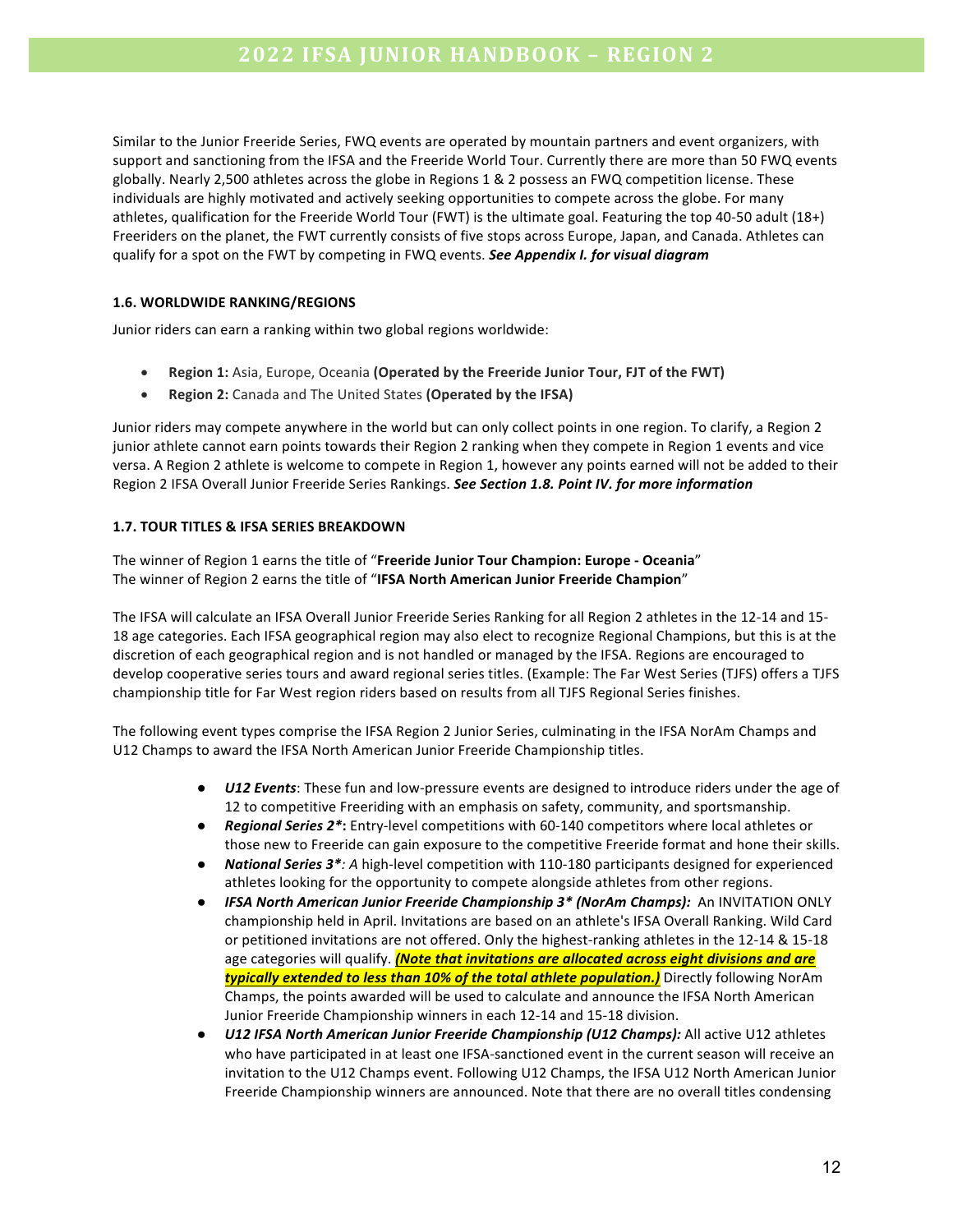the season's results for U12 athletes because they do not earn points and are not ranked. See Section 1.8. Point III. For further U12 ranking information

#### **1.8. POINTS & RANKING**

For riders in the 12-14 and 15-18 age categories, an athlete's IFSA Overall Junior Freeride Series Ranking will include points earned from National and Regional Series events and the NorAm Championship event. To earn a ranking, a valid IFSA Athlete Membership is required for participation in ALL IFSA-sanctioned events. The IFSA will track all athlete's event finishes and provide a ranking. *To view the Junior Series Points Table, see Appendix II* 

**NOTE**: In the 2018-2019 season, the IFSA made an alteration to the ranking calculation rules for the 12-14 and 15-18 age categories, adding one point to an athlete's score for each individual they beat within their division at an event. The Plus 1 rule will remain in effect. See below

#### **Plus 1 Rule**

Athletes in the 12-14 and 15-18 age categories will earn additional points based on the number of athletes a rider beats within their division at an IFSA-sanctioned event. In addition to being awarded points for the place earned, an athlete will also earn 1 additional point for each rider they beat in their division at all Regional, National, and NorAm level competitions. The intent of this change is to reward an athlete for the accomplishment of beating more participants at events with a greater depth of field.

**Example:** If a rider earns 1st place out of 20 riders in their division at a Regional Series event, they will earn 519 points in total. The rider has earned 500 points for their 1st place finish and 19 additional points for beating 19 individuals in their division at this event. A rider who earned 1st place in a division with 4 total competitors at a Regional Series event would earn a total of 503 points, 500 for earning 1st place and 3 for beating the 3 other participants in their division.

#### **I. National Series Points**

Athletes are permitted to register for a maximum of three National Series events in any IFSA geographical region. Consistent with feedback from the coaching community over the past 5 seasons, athletes are only permitted to compete in a maximum of 3 National Series events. Due to the high demand for starts, it is **not permitted** to register for more than three National Series events.

For 12-14 and 15-18 age category athletes, the BEST TWO of THREE National Series finishes will count towards **their IFSA Overall Junior Freeride Series Ranking.** 

#### **NEW RANKING RULE FOR 2019-2020 NATIONAL SERIES EVENTS**

In a National Series event, if a division lacks 3 or more registered competitors, the competitors in that division will earn a reduced number of points.

- If there are 3 or more registered participants in a division, this rule will not go into effect. An athlete is still to be counted as a competitor if they earn a DNS, DNF, or DQ.
- If there are 2 registered competitors in a National Series division, the athlete scoring 1st place shall earn the points of 2nd place and  $+1$  for beating one competitor: 836 points. The athlete scoring 2nd place shall earn the points of 3rd place: 738 points.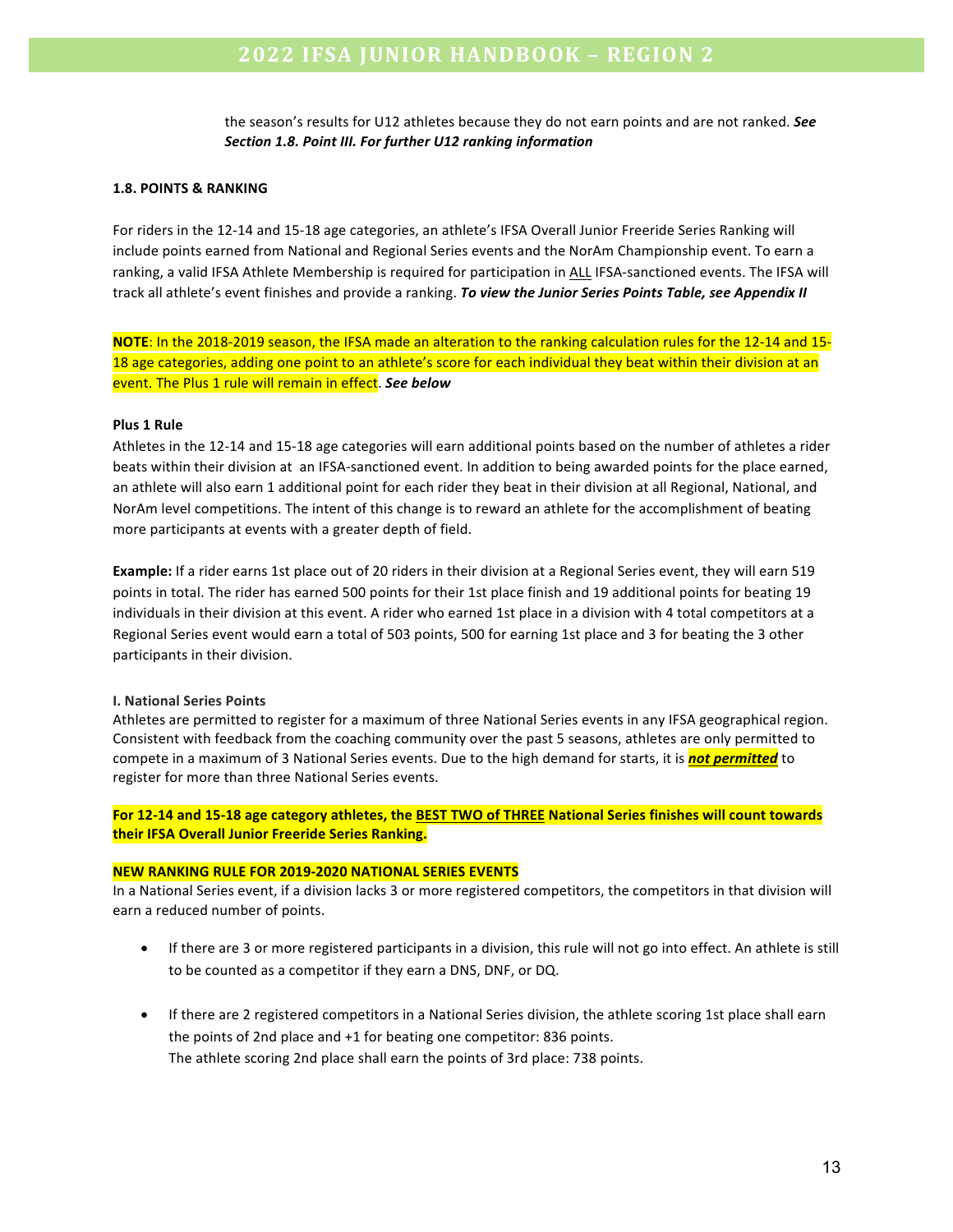If there is just one registered competitor in a Nationals Series division, they win by default and shall earn the point value of 3rd place: 738 points.

#### **II. Regional Series Points**

A Regional Series finish for 12-14 and 15-18 age categories will receive 50% of the points allocated to a National Series finish. See Appendix II. for the IFSA Junior Series Points Table

For 12-14 and 15-18 age category athletes, the best TWO of an athlete's FIRST THREE Regional Series finishes will count towards their IFSA Overall Junior Freeride Series Ranking.

Athletes are welcome to compete in Regional Series events outside of their assigned geographic region. **HOWEVER, only the FIRST out-of-region finish will count toward an athlete's ranking. This finish must also be ONE** of the athlete's FIRST THREE Regional Series finishes of the season in order to count toward their IFSA **Overall Junior Freeride Series Ranking.** 

#### **III.** U12 Ranking

To preserve the aspects of fun and safety for our youngest competitors, an IFSA Overall Junior Freeride Ranking will not be calculated for the U12 age category. However, each IFSA geographical region may opt to calculate the scores of U12 athletes within their region. If ranked, U12 athletes should only be ranked within their designated region. If the regional director determines that U12 rankings should be calculated for their region, the IFSA will provide the information, but a U12 ranking will not be displayed on the IFSA website. We will continue to hold an IFSA U12 Championship event with a podium ceremony to honor the U12 Championship event winners.

U12 athletes shall still be provided with a podium/awards ceremony by the event organizer at each event that includes this age category. If ranked within their geographic region, points for U12 athletes are calculated using the following criteria:

#### **U12 finishes in both Regional and National Series events will be awarded Regional Series points.**

#### **IV.** Competing in Region 1

Junior riders can compete anywhere in the world but can only collect points in one region. (Example: A Region 2 rider may compete at a Region 1 event in New Zealand, however no points would be earned toward their IFSA Overall Junior Freeride Series Ranking.) A rider may only qualify for the FJWC 4\* World Championship event via their home region (based on nationality).

#### **1.9. NATIONAL SERIES EVENTS & REGISTRATION**

The 2022 IFSA Junior North American Series aims to host 14 Junior National Series stops. The event schedule is typically announced in September each year. To view events, navigate to www.freeskiers.org and find the '*Events'* menu item, then select '2022 IFSA Junior Events Schedule'. The IFSA event pages will contain current information provided to the IFSA by the event organizer. If you have an event-specific question, contact information for the event organizer will be included on the event webpage. *Please do not contact the IFSA for event-specific or scheduling questions* – *reach* out to the listed event organizer.

IFSA National Series events are designed to serve experienced athletes seeking a more competitive environment featuring riders from different regions. Athletes should have prior competition experience. National Series events present an opportunity to earn higher point values and registration preference is awarded to athletes with higher results from competitive wins in the season previous.

#### **I. National Series Registration Protocol**

Athletes are permitted to register for a maximum of 3 National Series events across any IFSA geographic region. Due to limited availability, athletes may register for no more than 3 events. Registration will take place in early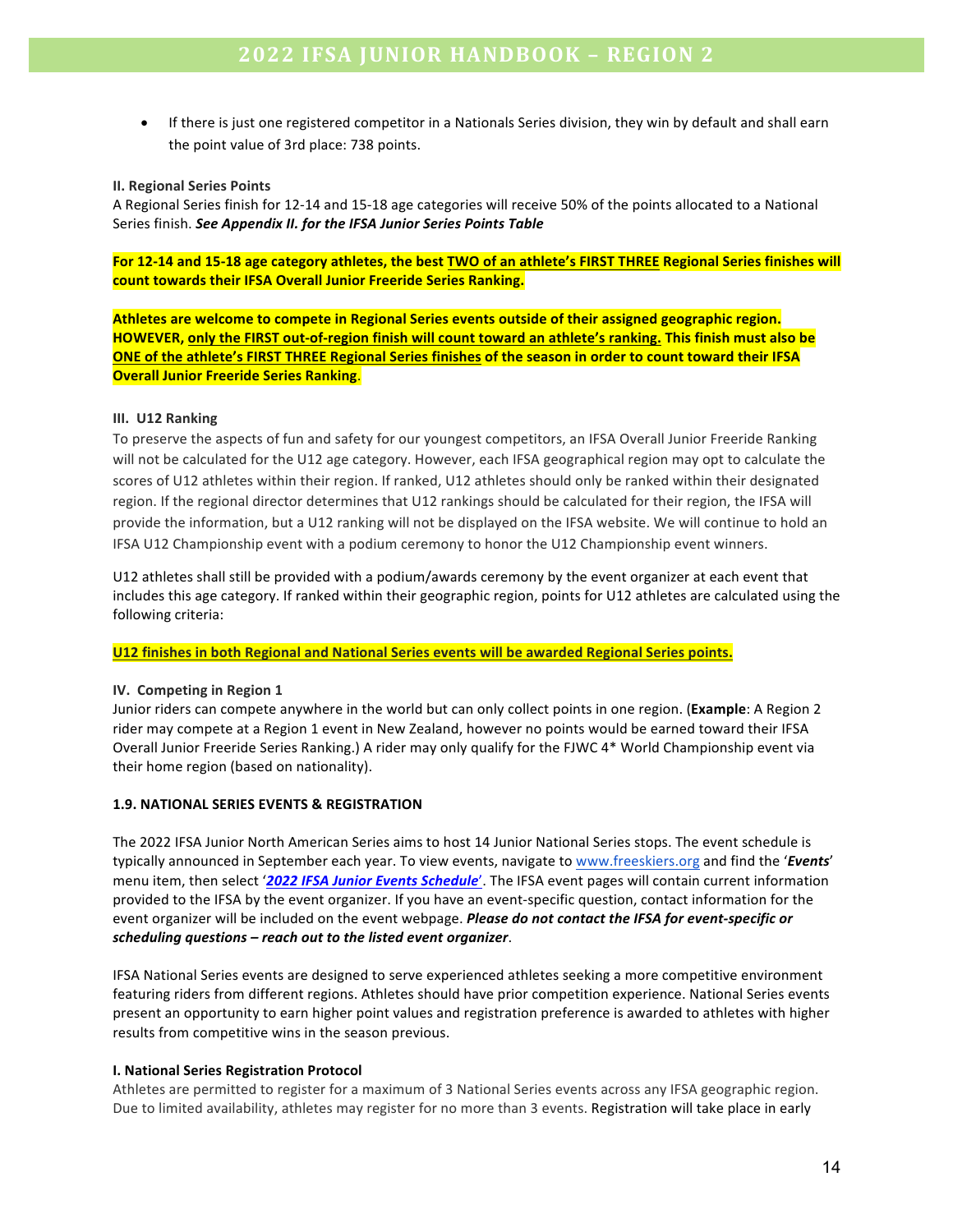December of each season using a 3-phase registration process that unfolds as follows:

- Pre-qualified Athletes (age categories 12-14 & 15-18 only)
- Freeride Team Quota Athletes (age categories 12-14 & 15-18 only)
- Open Registration Athletes (first come, first served basis)

Timetables and details are published in mid-November on the IFSA website (under the '*NEWS'* section), broadcast to all members via email, and posted on all social media channels (Instagram, Facebook, & Twitter). It is the athlete's responsibility to check back frequently to avoid missing important deadlines. Registration for IFSA National Series events must abide by IFSA registration protocols and will take place on The Driven platform, typically beginning in early December. Pre-Qualified athletes will register first, followed by Team Quota registration. The remaining spots will be available to all other IFSA athletes on a first come, first served basis during Open Registration.

#### **II. National Series Pre-Qualified Registration**

Pre-Qualified status is based on an athlete's Region 2 IFSA Overall Junior Freeride Series Ranking from the prior season. The total number of Pre-Qualified athlete spots is adjusted annually based on the size of the division in the previous season and the total athlete population. Upon athlete request and IFSA Board of Director approval, an injured Pre-Qualified athlete that finished two or less events in the previous season may defer their Pre-Qualified status to the following season. There are to be no Wild Cards or petitioned requests for Pre-Qualified status. With the exception of an injury waiver, all allocations are based solely on the IFSA Overall Ranking. If a rider should miss their Pre-Qualified registration deadline, they must wait and register during the Open Registration period. **Note** *that only approximately 100 IFSA athletes across 8 divisions earn Pre-Qualified registration priority.* 

#### **III. National Series Freeride Team Quota Registration**

The Team Quota allotment is designed to support the teams, clubs, and programs that actively train and strive to attend multiple IFSA events. To ensure the most equitable registration process possible the IFSA reserves the right to fluctuate quota allocations dependent on availability and demand. To qualify for Team Quota spots a team must have L100 or L200 certified coach(es) with active IFSA Coach Membership(s). The National Series Freeride Team Quota allocations are based on program size. For every 7 athletes participating in a program, one quota spot will be awarded to the team. Allocated spots will not exceed four per freeride team/program. Eligible program participants for program size must be over the age of 12 and must train more than 9 full days per year with a team to be considered. Quota determination will take place October through November. Based on event capacity and demand, quotas per event may fluctuate higher or lower. Coaches MUST be responsible for checking email communication from IFSA in October regarding Team Quota registration and requests. If a coach misses the established quota request deadline of November 1, the IFSA may be unable to accommodate the request. The IFSA does not engage with individual athletes in this process, all communication regarding quota allocations should be directed to an athlete's coach. If a rider should miss their Team Quota registration deadline, they must wait and register during the Open Registration period.

#### **IV. National Series Open Registration**

Open Registration will begin on The Driven platform after Pre-Qualified and Team Quota registration phases are complete. Open Registration will take place in mid-December. If events sell out, athletes may opt to add themselves to a waitlist. Your credit card will not be charged unless the athlete is moved off the waitlist onto the participant list by the event organizer. Registration opening dates and times will be published on the IFSA website under the 'Events' menu item, sent by email to all members with an active 2020 IFSA Membership, and announced on the IFSA's social media accounts.

#### **1.10. REGIONAL SERIES EVENTS & REGISTRATION**

The IFSA plans to sanction 50+ Junior Regional Series stops during the 2021-2022 season. The event schedule is typically announced in September of each year. To view events, navigate to www.freeskiers.org and find the '*Events'* menu item, then select '2022 IFSA Junior Events Schedule'. The IFSA pages will contain the most current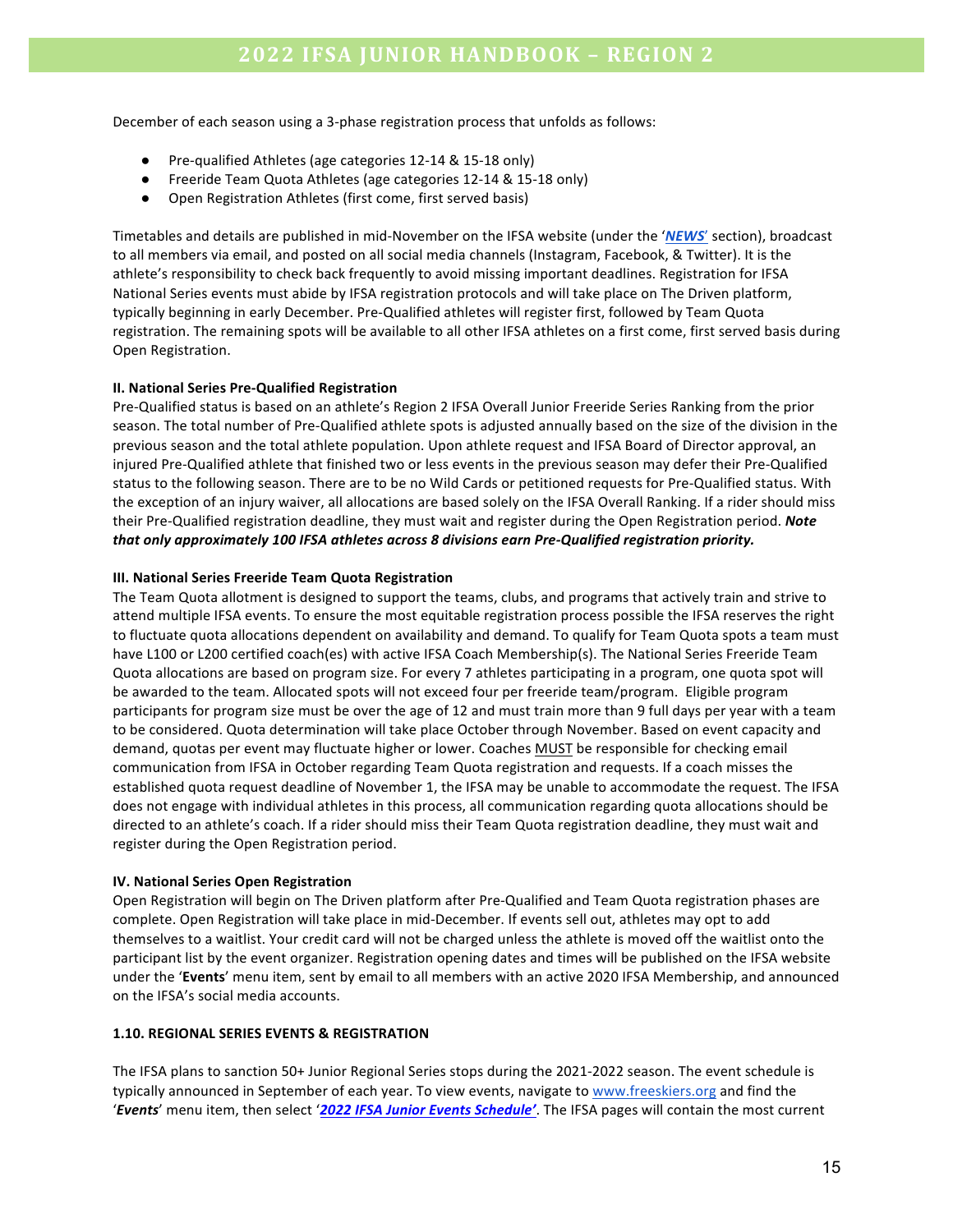information provided to the IFSA by the event organizer. If you have an event-specific question, contact information for the event organizer will be included on the event page.

IFSA Regional Series events are designed to serve as a starting point for young and new athletes entering the IFSA competitive environment. These events are intended to provide a cost-effective, close-to-home method of experiencing competitive Freeride. Regions are encouraged to manage their respective Regional Series event calendar. 

#### **I. Regional Series Registration Protocol**

Regional event registration is conducted by open registration on a first come, first served basis. Event organizers are encouraged to open registration six weeks before the event date. An event organizer may opt to open a waitlist for Regional Series events. When using The Driven platform to register, your credit card will not be charged unless an athlete is moved off the waitlist onto the participation list.

Regarding registration for IFSA Regional Series events: the IFSA is committed to providing a fair and accessible registration experience for ALL athlete members. It is against the policy of the IFSA to allow event organizers to award wild cards or reserve slots for certain individuals, teams, or local competitors. All prospective competitors shall have a fair and equal chance to register for all Regional Series events as registration will be conducted on a first come, first served basis. No special preference or registration priority may be provided to any individual or teams. To cover the cost of Regional Series administration, certain regions may apply regional dues and/or membership and employ a regional director.

#### **1.11. IFSA CHAMPIONSHIP EVENTS**

#### **U12 IFSA North American Junior Freeride Championship**

All U12 age category athletes who have participated in at least one IFSA-sanctioned event in the current season will receive an invitation to the U12 Champs event. Following U12 Champs, the IFSA U12 North American Junior Freeride Championship winners are announced. Because U12 points are not calculated, there will be no ranking for an IFSA Overall U12 Champion based on results from the season, only championship event winners.

#### **IFSA North American Junior Freeride Championship**

All NorAm Champs invitations will be based on a rider's IFSA Overall Junior Freeride Series Ranking. There will be no team quotas or regional qualifiers. An athlete will not qualify for a IFSA NorAm invitation if they have not competed in an IFSA-sanctioned National Series event in Region 2 within the same season.

Invitations will be issued for the IFSA NorAm Champs in mid-March. Families and athletes will be provided with time to make travel arrangements and the championship will take place in early April. If an athlete fails to register within the allocated window, their spot will be awarded to the next qualifying athlete in the same division. *DO NOT MISS REGISTRATION!* Check your emails often during this time frame to be informed and aware of registration protocol and deadlines.

At 4-5 days in length, the NorAm Championship in April is considered the last event of the IFSA competitive season in Region 2. Consistent with input from the IFSA Coaches Advisory Board, this event will be designed to accommodate the top ranked athletes from each division.

#### **1.12. FREERIDE JUNIOR WORLD CHAMPIONSHIP 4\* (FJWC)**

The FJWC is a one-day event in Europe that takes place the following season to crown the Freeride Junior World Champions within the following divisions: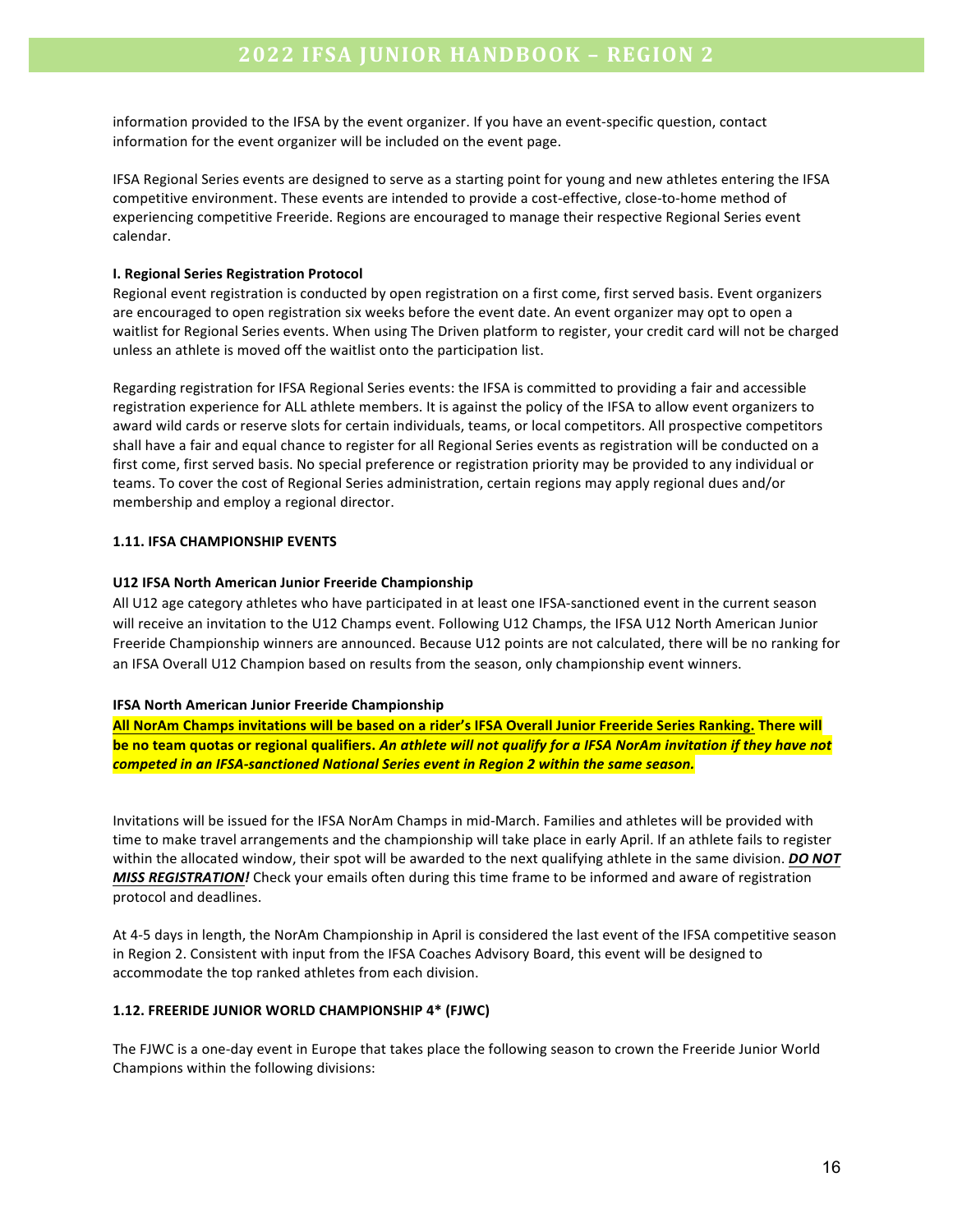**MALE SKI FEMALE SKI** MALE SNOWBOARD FEMALE SNOWBOARD

The FJWC is produced by the Freeride World Tour in Region 1 and as such, is not an IFSA-sanctioned event. Invited riders must take the time to review and understand the rules and handbook applicable to Region 1. Only riders in the 15-18 division age category will receive an invitation to compete at the FJWC. Qualification for the FJWC is based on an athlete's IFSA Overall Ranking. A rider may only qualify for the FJWC 4<sup>\*</sup> event in their home region (based on their nationality). (Example: A Region 2 rider may not qualify for a Region 1 FJWC invitation based on event results earned in Region 1 events.)

An athlete will not qualify for a FJWC World Championship invitation if they have not competed in an IFSA-**Sanctioned National Series event in Region 2 in the previous season. (Example: If an athlete did not compete in** an IFSA National Series Event in the 2020-2021 season they would not be eligible for a 2022 FJWC invitation).

Eighteen-year-old riders will respect the rules maintained by each region. Therefore, any IFSA athlete turning 19 before the FJWC competition date will not be eligible to compete. Depending on the FJWC event date, 18–year-old riders may opt to participate in the FJWC and then move on to the FWQ Adult Series that season. Athletes attending FJWC are not permitted to compete in FWQ events prior to the FJWC event. FWT Management will issue invitations for both Region 1 and Region 2 riders. The IFSA will provide FWT Management with the invitation list for Region 2 according to the past year's IFSA Overall Ranking results and the quota allotment determined for Region 2 by FWT. 

FJWC results will not count toward the title of IFSA North American Junior Freeride Champion. Instead, FJWC competitors will be awarded with 4\* junior level points which will converted to their FWQ Global Seeding List ranking when they graduate to the FWQ Adult Series. See the FWQ Point Conversion Table in Appendix III

#### **1.13. FREERIDE WORLD TOUR (FWQ) QUALIFICATION**

Athletes are no longer eligible to compete at the IFSA junior level the day they turn 19 years of age and will graduate to the Freeride World Qualifier (FWQ) Tour. Athletes 18 years of age have the option to compete as an IFSA Junior or FWQ adult and must declare their intent. Refer to Section 1.3. Point II. for further information regarding athlete graduation from the Junior Series to the FWQ. When an IFSA junior turns 18 years of age, their results from participation in the IFSA Junior Series will automatically be converted to points on the FWQ Global Seeding List. This way, a junior will have earned a ranking on the FWQ Global Seeding List to and registration priority to assist with registration at 3<sup>\*</sup> and 4<sup>\*</sup> level FWQ events. See the FWQ Point Conversion Table in Appendix *III*

#### **1.14. IFSA TOUR RANKING TIES**

When declaring a championship winner, in the occurrence of a division tie within the top 5 places of the IFSA Overall Junior Freeride Series Ranking, a tie splitter will be utilized to determine a single winner. The tie for a championship title will be broken based on this order of the following criteria:

- O Best result at The NorAm Champs event
- Best IFSA Overall Ranking Score prior to the NorAm Champs event
- O Best result between tied riders at the same National Series event, head-to-head
- $\circ$  Best result between tied riders at the same Regional Series event, head-to-head
- $\circ$  Best average of results between tied riders at their two best National Series events
- $\circ$  Best average of results between tied riders at their two best Regional Series events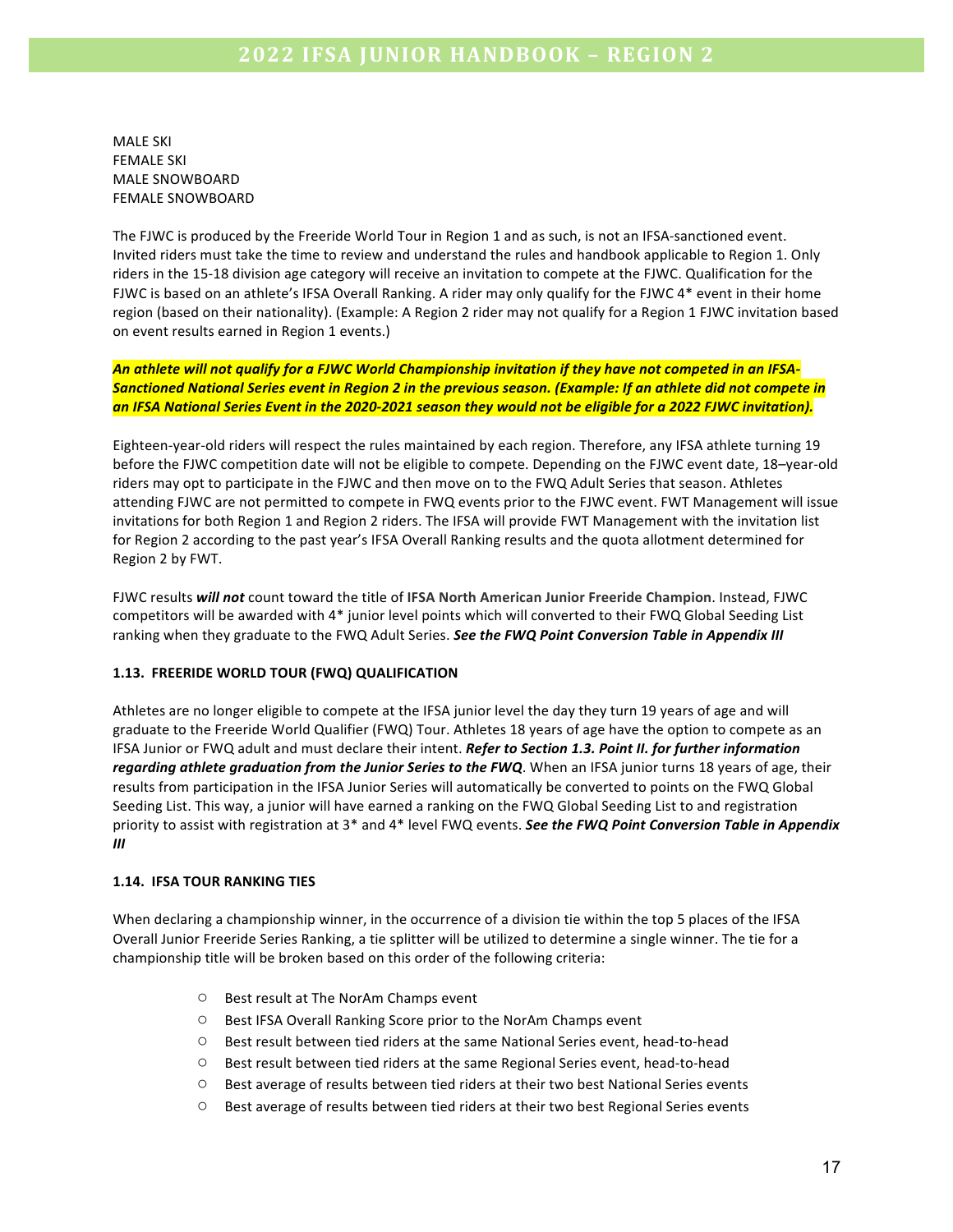#### **1.15. GLOBAL SEEDING LIST**

Unlike Region 1, The IFSA Junior Series in Region 2 does not utilize a seeding list to facilitate event registration. For further information, *refer to Sections 1.9 and 1.10 regarding Region 2 event registration.* 

#### **1.16. EVENT REGISTRATION & WAITLIST**

Registration for IFSA Junior events is conducted online through the IFSA website, www.freeskiers.org. An active IFSA Membership will be required to complete registration. To locate the registration link, visit the appropriate event page on the www.freeskiers.org website under the '2022 IFSA Junior Events' tab.

In the case that an event organizer permits on-site registration, IFSA membership must either be verified or purchased before registration. Registration fees will be collected in person by the event organizer, or via the IFSAapproved registration platform.

Event registration for IFSA Junior National Series events will begin in early December with the announcement of Pre-Qualified riders. It is solely the responsibility of the athlete and/or the team coach to pay attention to all email/news/and social media communication from the IFSA regarding National Series registration deadlines. See *Section 1.9 for more information*

The IFSA encourages event organizers to open registration for Regional Series events six weeks prior to the event date. Registration for Regional Series events is run on a first come, first served basis. See Section 1.10 for more *information*

If a division or event is sold out, a waitlist may be utilized by the event organizer to admit additional riders in the event of a cancelation. The event organizer and not the IFSA manages the waitlist, *please direct questions to the event organizer (find contact information on the IFSA event page)*. If a rider opts to join the waitlist, an authorization is placed on the credit card. The credit card will only be charged if the rider is admitted to the competition. The credit card authorization will drop off the credit card if a waitlisted rider is not admitted to the competition, though the time frame depends upon your banking institution.

#### **1.17. HEALTH INSURANCE**

**Big Mountain Freeride competitions are activities with inherent risks of serious personal injury, disability,** and/or death. It is the sole responsibility that IFSA members will honor all contracts entered upon willingly. **Competitors in Region 2 are required to have personal health insurance during all events.** 

In order to compete in an IFSA-sanctioned Junior Series event:

- All Release of Liability waivers must be signed by a legal guardian if the athlete is under the age of 18 in the United States or under the age of 19 in Canada.
- A Release of Liability waiver *MAY NOT* be signed by a coach
- **•** All riders must attend the **MANDATORY** athlete meetings
- Riders must have personal health insurance for the duration of any event in which they are competing.
- Riders must have proof of individual insurance at athlete check-in and have it available for the duration of the competition.
- During their competition run, all riders must meet the equipment requirements set by the IFSA (helmet and back protector) in addition to any equipment requirements set by the event organizer.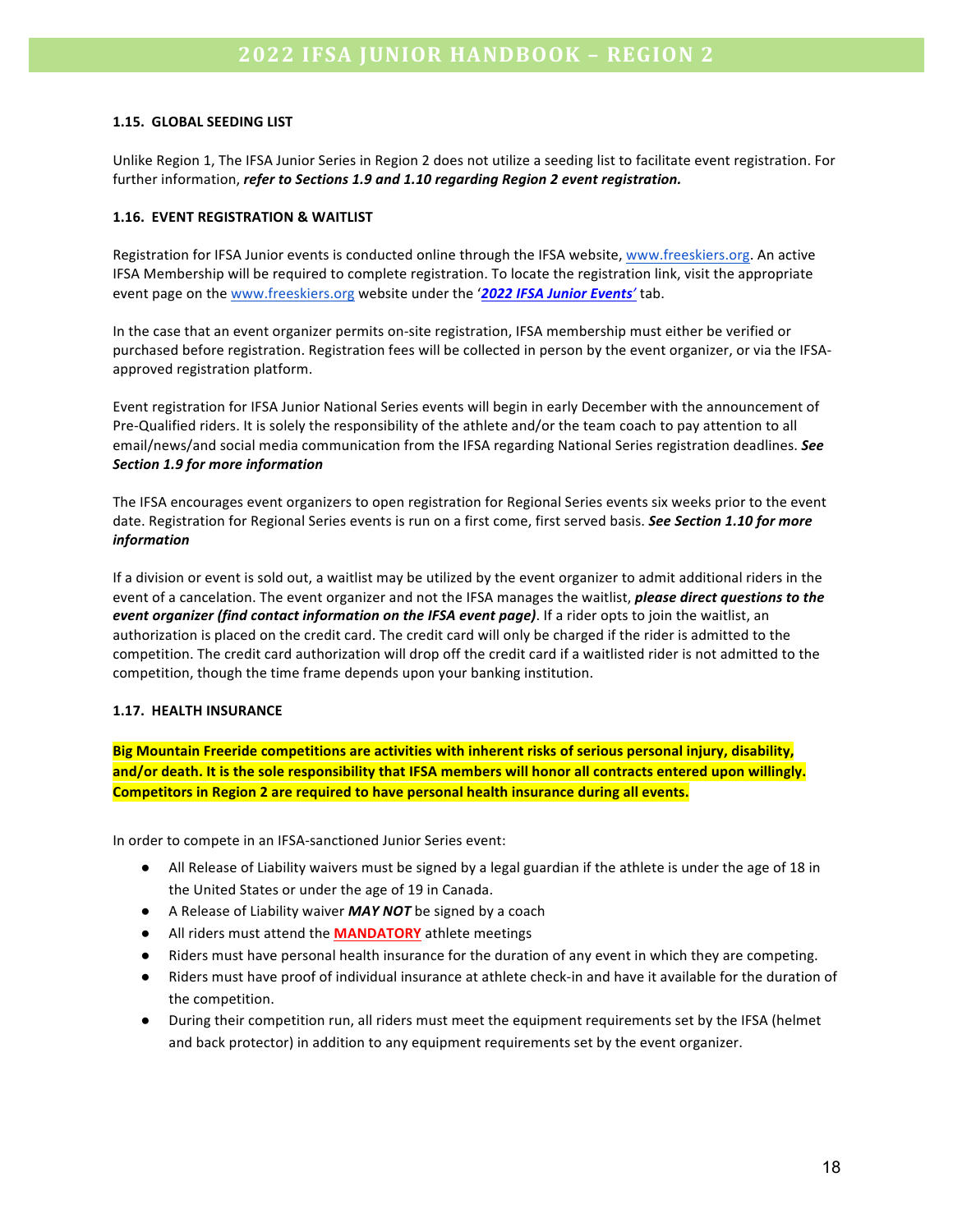#### **1.18. INJURY, ILLNESS, & PREGNANCY STATUS**

If a rider with Pre-Qualified status to register for National Series events becomes ill, injured, or pregnant early in the season, a rider may petition the IFSA Board of Directors to defer their Pre-Qualified status to the following season. (This only pertains to riders who will still be of age to compete at the IFSA junior level). To be eligible for petition, the athlete must have finished two or fewer events in the season to defer their Pre-Qualified status to the following season.

#### **1.19. WILD CARDS**

Unlike Region 1, the IFSA does not permit event organizers to administer Wild Card positions for IFSA Junior Events. In Region 2, Wild Card positions are only awarded to adults in the FWQ Tour Series.

### **2. IFSA JUNIOR EVENT FORMAT - REGION 2**

The overall execution of each IFSA-sanctioned event is dependent on the commitment of like-minded event production partners and the resort community. The event organizer is ultimately responsible for adhering to and following all safety protocol outlined and established by the IFSA.

#### **2.1. IFSA ROLES**

**Event Organizer:** The event organizer is an individual, working either for a local mountain or organization that produces and promotes events approved by the IFSA. The event organizer is ultimately responsible for adhering to and following all safety protocol and guidelines outlined and established by the IFSA.

**Technical Director:** Under the direction of the event organizer, the technical director (TD) is responsible for the competition aspect of each event. TDs are experienced and competent in event management, safety guidelines, and following IFSA rules and best operating practices. The TD, with input from the head judge, has the final authority on the safety of the event as well as any issues resulting in conflict. This includes any interpretation of rules and protocols laid out in the IFSA handbook such as venue features and closures. The event organizer and TD will interface with ski patrol to establish that an emergency response plan is in place.

Head Judge: The head judge is responsible for ensuring consistency in judging and managing the activities of the other judges. The head judge should set the tone of every event in regards to safety, including severely penalizing athletes for poor decision making and/or execution in the development/performance of their line. The head judge in conjunction with technical director will determine athlete cuts for successive competition rounds. All cuts shall be discussed with the judge panel to assure fair and natural cuts are made. The head judge, along with the TD, has the authority to disqualify an athlete for breaking any IFSA rules, event organizer rules, resort or host mountain rules, or for poor sportsmanship.

**Judge Panel:** At least two judges work under the direction of the head judge and offer individual perspectives of each athlete's run. All judges provide independent scores for each athlete's run. Judges are advocates for safety under the direction of the head judge.

**Scorekeeper:** The scorekeeper is responsible for the input and recording of scores provided by the judges in a timely manner. Scorekeepers are required to operate and use the IFSA scorekeeping tool and shall be trained ahead of time, well before the event date. It is essential that the scorekeeper prepare the materials and become familiar with the software prior to the event date.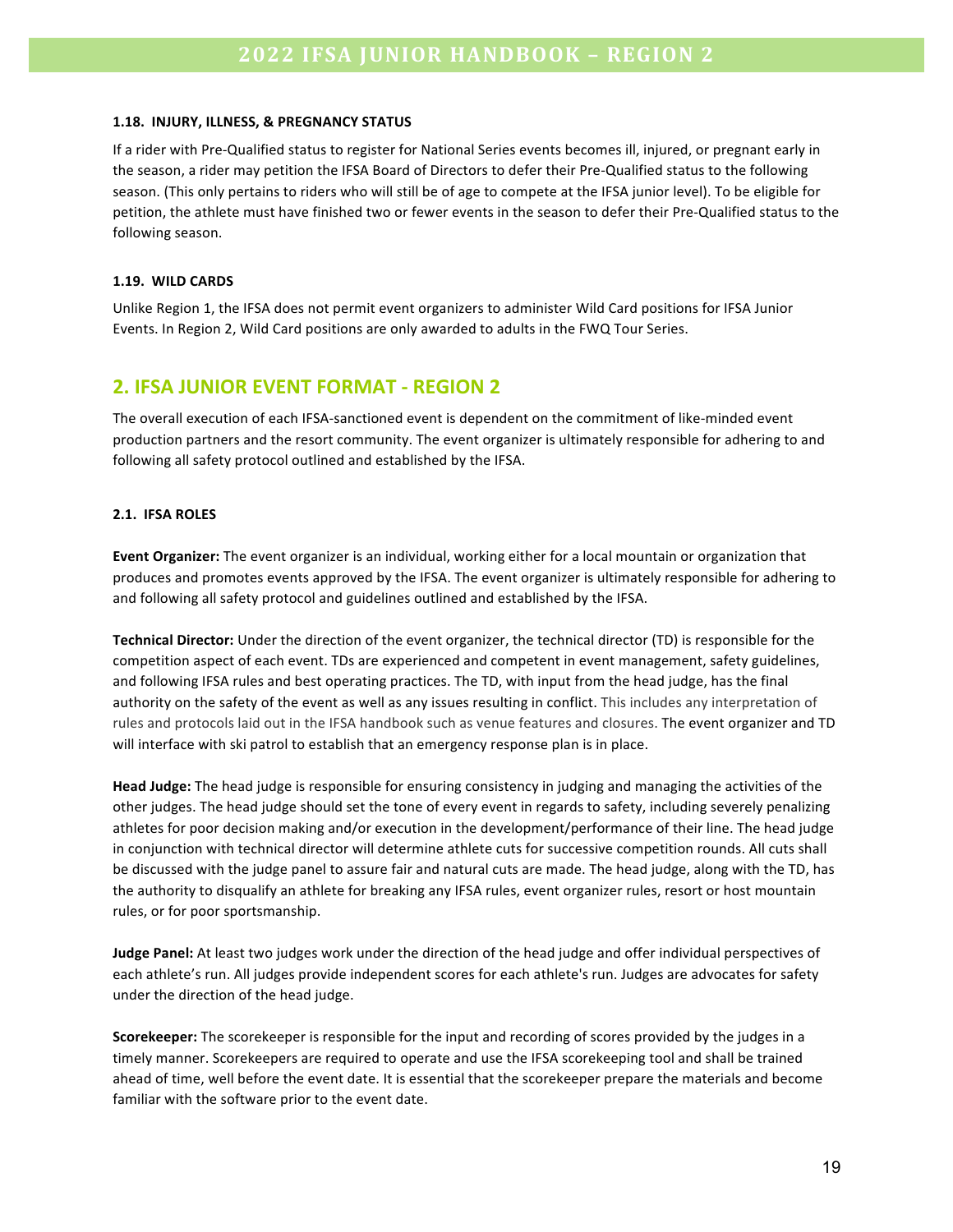**Starter:** The starter shall be an experienced individual who controls the timing of each athlete's drop into the venue. They will be in communication with the TD and judge panel at all times. The starter must verify the athlete's identity and relay their drop status to event personnel.

**Forerunner:** A course forerunner will be used to prepare the judging panel and begin the event. Under no circumstances may a coach with a registered athlete serve as forerunner.

**Ski Ninja:** A minimum of 2 ski ninjas shall be onsite and ready to perform gear retrieval at all times (clicked into bindings and ready to swiftly and safely navigate to the competitor). Snowboarders should not be used as Ski Ninjas. Coaches should only be used as ninjas if all their athlete(s) have already completed their competition runs.

**Regional Director:** The regional director is a community member (either paid or volunteer) who assists the IFSA Administrative Team in managing and organizing Freeride events within a region. Regional directors work with event organizer partners to coordinate a series schedule with minimal overlaps, recruit new host mountains, facilitate and assist the IFSA with communication, and help to implement and communicate all IFSA rules and best practices.

**Volunteers**: As a nonprofit organization, volunteers are the lifeblood of the IFSA. Individuals may volunteer in many capacities; directly for the IFSA Board of Directors or an Advisory Board, or with an event organizer. Individuals can also volunteer to support the regional director with judging coordination, scorekeeping, athlete check-in, and other tasks.

#### **2.2. COACHES ACCOMPANYING JUNIOR RIDERS**

It is recommended that an IFSA-certified coach or parent accompany all junior riders aged 14 and under.

#### **2.3. EVENT FORMAT**

There could be various types of event formats:

- **A one-day, one run event**
- **A one-day, two run event**
- **Two-day events with a qualification day and a finals day**
- Two-day events combining scores of both days, with or without a cut after day 1

If an event is made up of two competition days and riders cannot run on day 2 (due to weather, snow conditions, extenuating circumstances, etc.), their first run will count as their final score. It should be made clear in the athlete meeting that this scenario is a possibility if a second day of competition appears unlikely. See Section 2.9. for more *information*

In a 2-day event with a qualification day and a final day, riders not making the cut for the final day will be added at the end of the result list based on their first run performance. They will earn points according to the event's result list after the final day.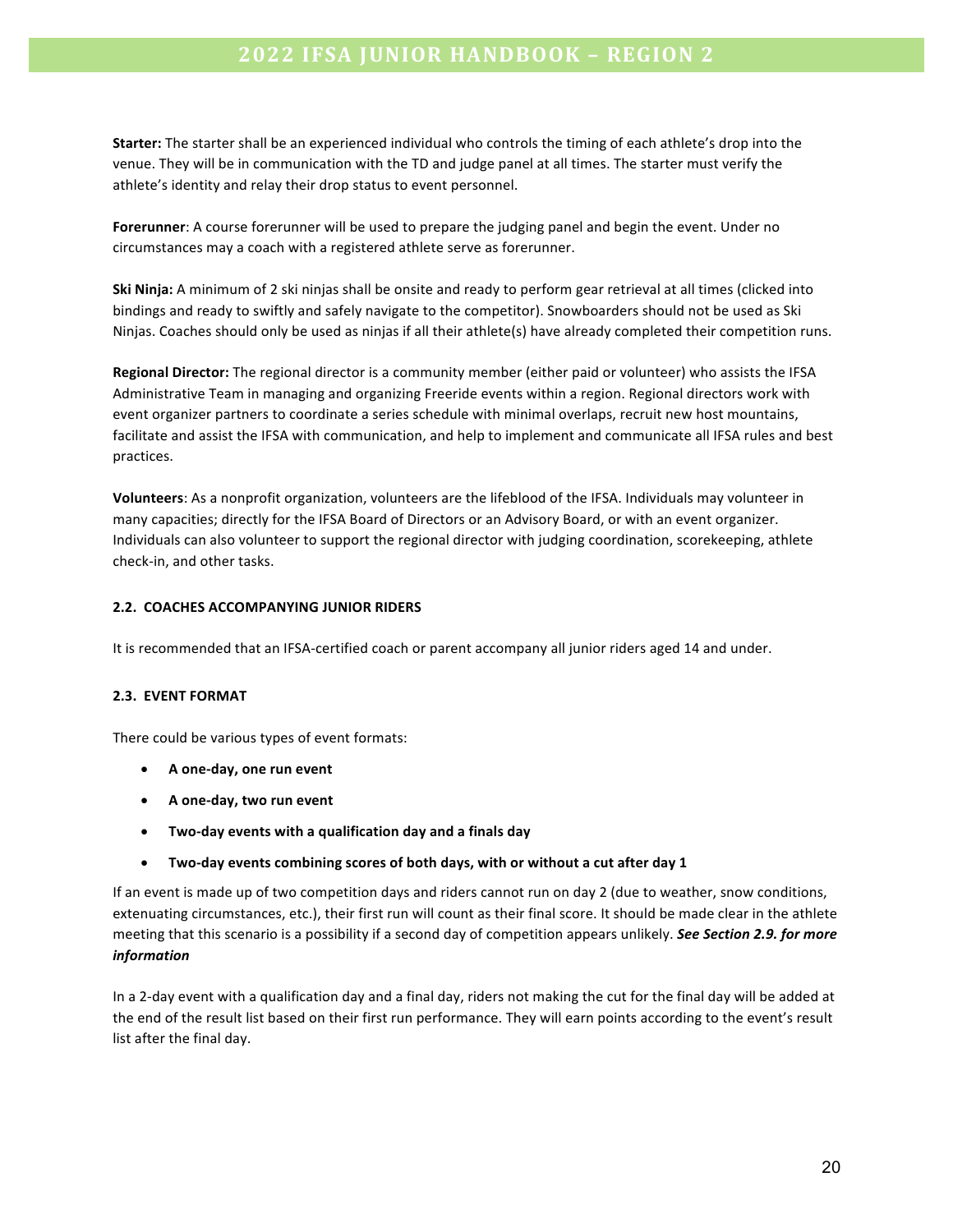#### **2.4. JUNIOR VENUE INSPECTION**

The most important facet of all IFSA Junior competitive Freeride events, venue inspection is a **MANDATORY** requirement for all riders. Inspection is conducted, first and foremost, to maintain the safety of competitive Freeride and to allow the athlete to make sound, responsible decisions regarding their line choice within the limitations of their ability, skill level, weather, and the snow conditions at the time of competition. Venue inspection is **MANDATORY** for all IFSA-sanctioned competitions.

Clear communication of venue inspection protocol, boundaries, closed features, etc. must be communicated to the athletes during the athlete meeting(s) and prior to inspection closure. For this reason, attendance at the athlete meeting is **MANDATORY** (See Section 2.16). The Inspection procedures are described below.

#### **IMPORTANT NOTE**

Once the venue has been officially closed for competition, only athletes, staff, event personnel, or certified coaches are permitted venue access. Valid credentials will be **MANDATORY** for anyone to obtain access to the venue.

- Athletes will be required to display a credential (i.e. a bib, band, badge, sticker, or number) provided by the event organizer, signifying that they are a registered participant on the event roster. Individuals or athletes not competing on that date or venue are not permitted access.
- Coaches seeking venue access are **REQUIRED** to have current IFSA Coach Certification and a current IFSA Coach Membership.

#### **JUNIOR INSPECTION PROTOCOL**

- Venue inspection is **MANDATORY** for all athletes at all events in Region 2.
- Any manner of terrain enhancement or alteration is not permitted unless clearly stated otherwise by event officials. **See section 2.5 below.** Terrain enhancement by either coaches or athletes is strictly prohibited. This behavior will result in immediate disqualification of the athlete or suspension of the coach by the head judge or TD.
- During inspection, athletes must be aware of everyone else around them.
- On the day of competition, athletes must have an opportunity to have access to the competition venue to inspect the terrain and features within the venue. If the venue must be changed or altered significantly, after the initial venue inspection, athletes must have an opportunity for another inspection.
- Slow riding/skiing is **MANDATORY** during venue inspection.
- The technical director and/or head judge will disqualify a competitor from the competition for riding fast or recklessly during inspection.
- Athletes may not practice, session, or rehearse a line during inspection or jump/drop any features within the venue boundary. This behavior will result in immediate disqualification.
- In blind areas, athletes shall verbally announce themselves to make others aware of their presence and intended next move/position.
- Athletes are to be respectful of fellow athletes, coaches, and officials during inspection.
- Athletes and coaches must respect the snow coverage while inspecting. Consider the rest of the competitors before you slide repeatedly in an area or access snow in a takeoff or landing zone. Never set a traverse across a landing zone as riders following your line will create a rut in the snow that will become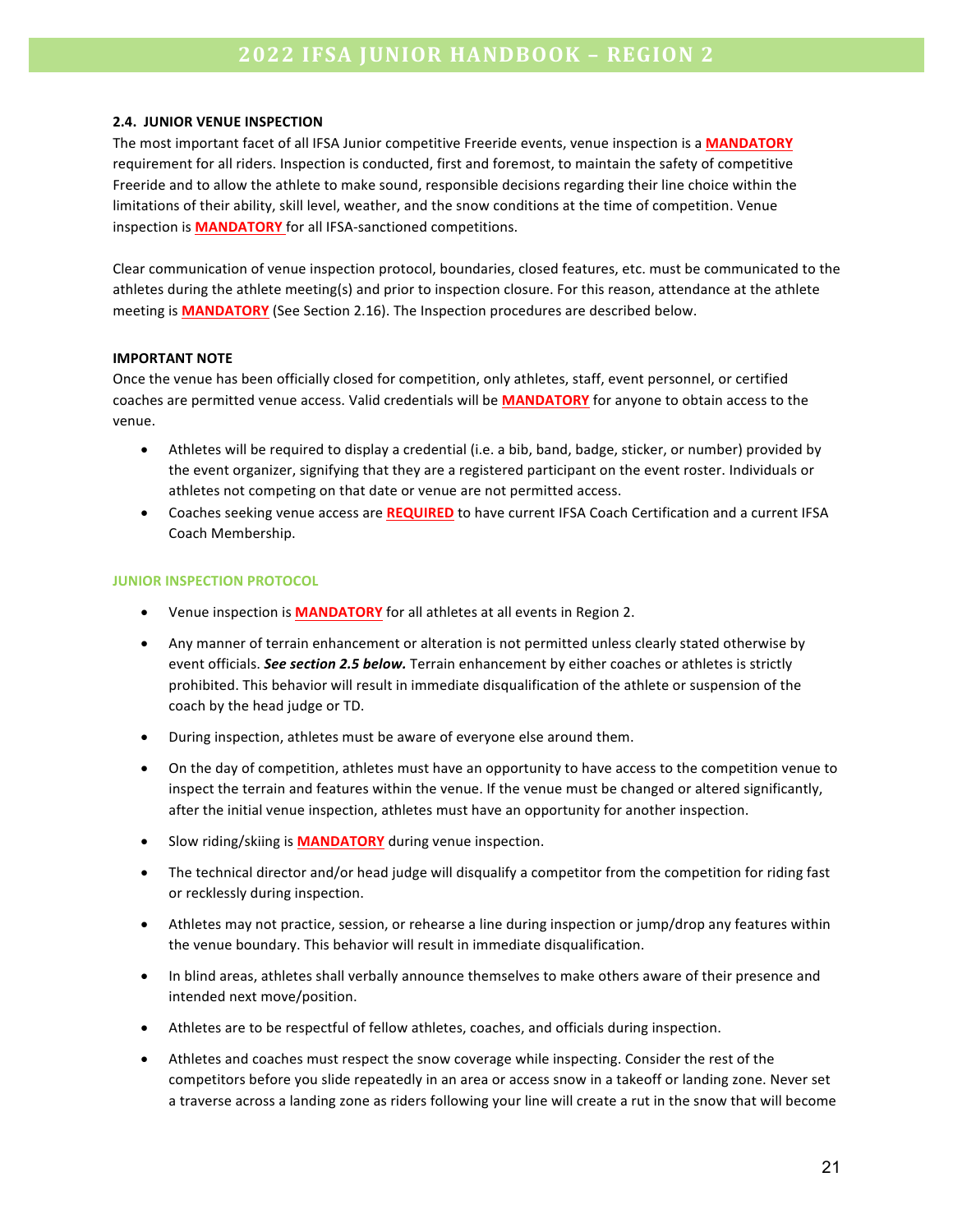a safety hazard. Whenever possible, use a side step motion instead of sliding or skidding to a stop. Riders may ski through a zone to check snow but traversing shall be avoided.

- Note that an inspection closure is defined as an area that cannot be accessed during inspection. These are areas that may not withstand inspection pressure. To conduct the competition safely, inspection closures must be limited to inspection and reevaluated as potential venue options before the competition by the head judge and TD.
- Reckless behavior or infractions of inspection rules will result in immediate disqualification from the event at the discretion of the TD and head judge.

#### **2.5. TERRAIN ENHANCEMENT**

Terrain enhancement or alteration by athletes or coaches is not permitted unless clearly stated otherwise by the technical director. See below for specifications. Terrain enhancement or alteration by either coaches or athletes is strictly prohibited. This behavior will result in immediate disqualification of the athlete or suspension of the coach by the head judge or technical director.

Under special circumstances an event organizer and technical director may need to employ terrain manipulation to enhance the venue. If this is the case, it must be completed and clearly communicated prior to the beginning of venue inspection.

- If a venue has limited features and/or the conditions dictate, the TD/event organizer may enhance the venue to create a more challenging and safe venue. Safety must be the first concern when altering venues. No athlete participation in shovel or tool manipulated terrain is permitted.
- Any level of enhancement will be clearly posted and/or communicated to all athletes and coaches by the event organizer or TD. The enhancement must be completed prior to the first inspection run of the competition day and communicated and announced to athletes and coaches. This is just one reason why athlete meeting attendance is **MANDATORY**.
- Due to snow conditions or safety concerns, an event organizer and TD may allow for terrain enhancement by coaches, athletes, event staff or volunteers in specific scenarios. However, this is restricted to situations where snow compaction is needed in the case of breakable crust, icy conditions, etc.
- It must be emphasized that athletes enhancing or manipulating the terrain during inspection or on the day of the event will be disqualified.
- It must be emphasized that coaches enhancing or manipulating the terrain during inspection or on the day of the event will be stripped of their coaching credentials and their IFSA Coach Membership shall be suspended until a satisfactory response to the IFSA Board of Directors is submitted.

#### **2.6. NATURAL vs MAN-MADE VENUES**

There can be different types of Freeride competitions:

- Pure Big Mountain: The face is untouched and the athletes ride it as it is
- Man-made Venue: Venues with man-made kickers may be included in the IFSA Junior Series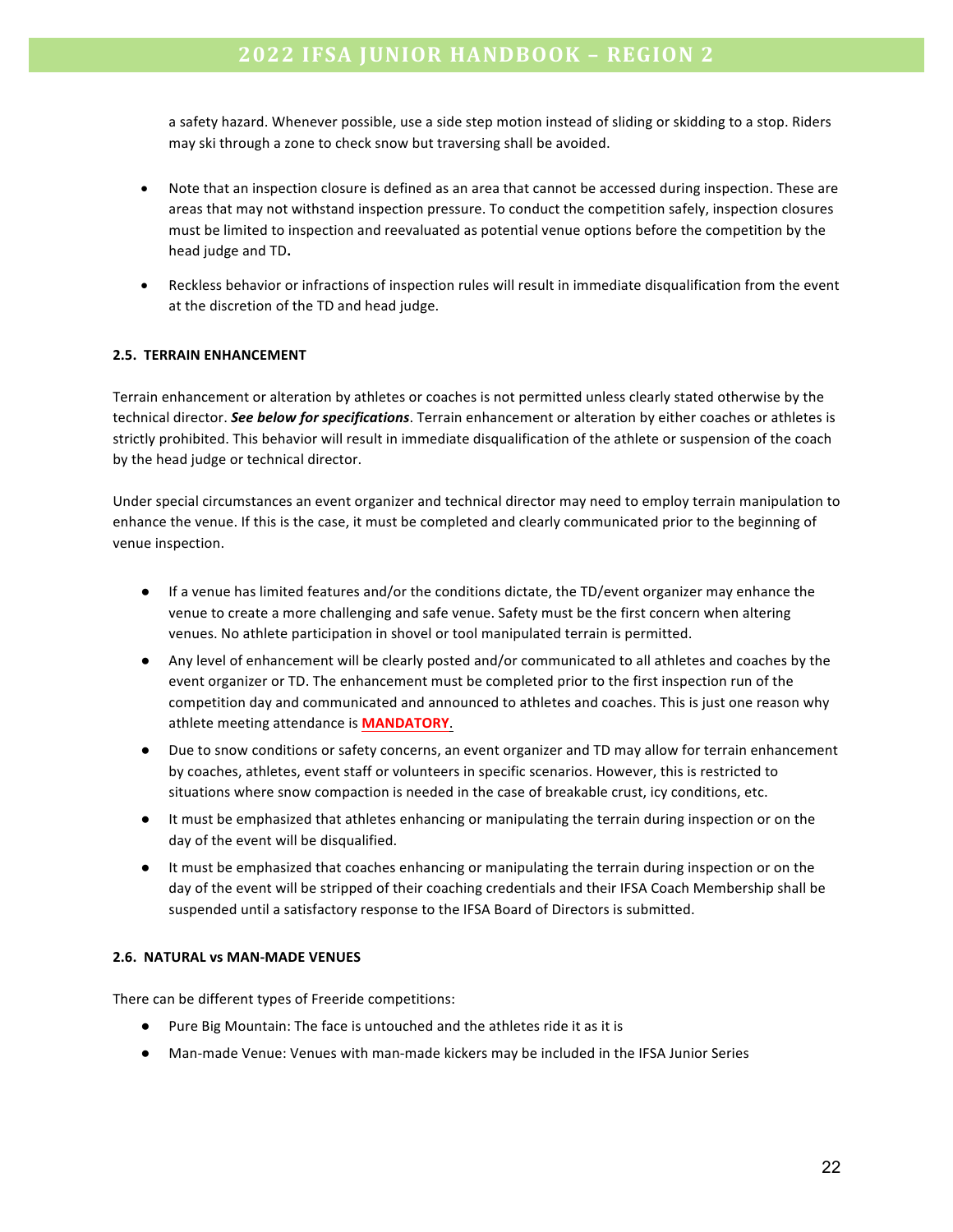#### **2.7. IFSA REGION 2 SCORING**

To be on the podium, the athletes must have earned a score. In the event that less than three riders earn scores, the podium could consist of one or two riders only. If all riders earn a DNS, DQ, or DNF, there will be no podium winners for that division and all the riders (excluding DQs) will tie for last place. (Example: All riders receive the points of  $7<sup>th</sup>$  place in an event with 7 riders who all earn a DNF score and there were no DQs.)

#### **NEW RULE IMPLEMENTED IN 2019-2020**

To earn a score, every competitor MUST exit the venue through the finish corral. If an athlete exits the venue boundary at any point, a DQ will be awarded, even if a DNF score was initially earned. To maintain the safety of the event, if an athlete leaves the start gate it is now **MANDATORY** that they exit the venue through the finish corral.

#### **IFSA Scorekeeping Codes**

The following codes are used by Region 2 judges when score competitive Freeride Runs:

#### **DNS: Did Not Start**

A rider who does not show up at the start gate or who showed up at the start gate but was missing any **MANDATORY** equipment (i.e. helmet or back protector), will earn a DNS (Did Not Start). They will not earn any points. A DNS does not count against a rider's allotted 3 National Series or 3 Regional Series events. In the case of an event with two days of competition, the rider will not receive any points if the DNS occurred on the qualifying day. If a rider qualified for day two, but for any reason was absent at the start of the second day of competition, they will earn a DNS and no points on day two; however, they will still be awarded a place and ranking points according to their first run results.

#### **DNF: Did Not Finish**

If a rider loses their ski or board and/or requires assistance from a ski ninja or a member of ski patrol, a Did Not Finish (DNF) score will be awarded. A DNF will be awarded if a rider crosses the finish line without both skis or their snowboard. In the event that DNF criteria is met, an uninjured athlete must ride to the bottom via the most direct route in a safe, expedient manner without performing any tricks or drops; they may not exit the venue boundary and must complete their run through the finish corral in order to earn DNF points. If a DNF rider leaves the venue boundary or fails to exit the venue through the designated finish area, they will instead earn a DQ and zero points instead of a DNF and last place points.

**Tied for Last Place Rule:** Riders who earn DNF scores shall all be tied and awarded points for last place. (**Example**: In an event's final day with 20 riders in which 4 riders crashed and did not complete their runs, the 4 riders all tie in 16th place and all will earn the points of 16th place.)

#### **DQ: Disqualification**

A rider receiving a DQ (Disqualification) will be ranked last, after all DNF riders. In addition, the event will count as one of a rider's three allotted Regional Series or National Series finishes and a score of zero points will be assigned.

A rider could receive a DQ for any one of the following actions:

- Executing an inverted maneuver. Front flips and backflips are prohibited in junior competition, worldwide. Horizontal spins (helicopters) or flat spins are still accepted as long as the feet do not raise higher than the rider's head. Inverts are NOT permitted in any IFSA Junior competition. See Section 2.8.
- Entering the finish area in a manner that compromises personal safety of other athletes, spectators or crew.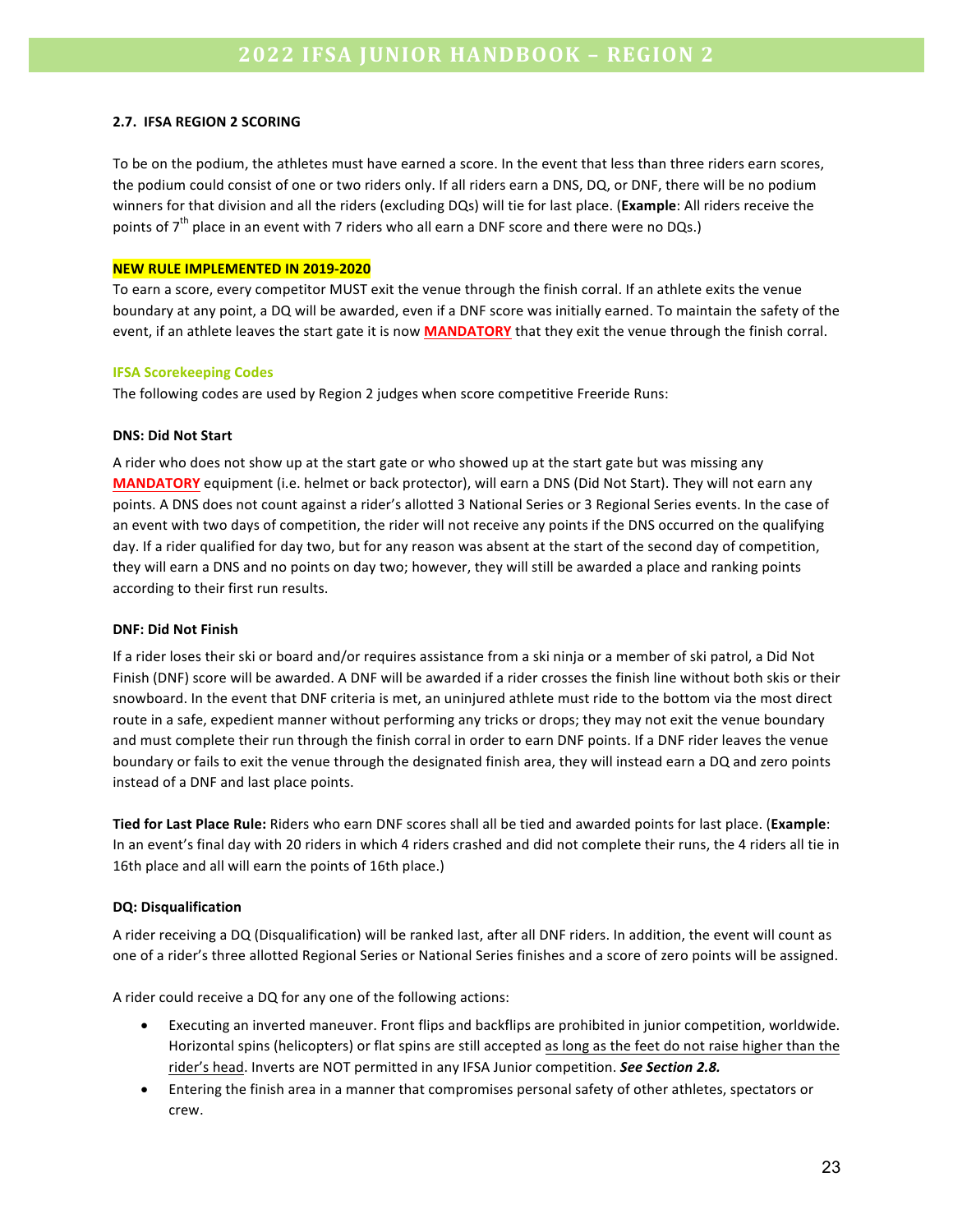- Entering a closed area or violating any clearly marked venue boundaries.
- Infraction of venue inspection protocol during inspection such as: violating terrain enhancement rules riding fast or recklessly, sessioning a line, or hitting/dropping any features.
- The TD and head judge have the authority to DQ a competitor for breaking any IFSA rules, resort, organizer, or venue rules, and for poor sportsmanship or violations of the IFSA Code of Conduct.
- If the organizer decides to close the venue prior to the event and a rider accesses the venue, the TD, head judges, or event organizer has the authority to DQ the rider.
- If the rider exits the venue boundary or fails to exit the venue by way of the designated finish corral after a significant crash, equipment loss, or injury.
- If a rider should continue their planned run after a DNF event, *they are subject to disqualification* (DQ) *from the current event and suspension from future events* at the discretion of the IFSA Board of **Directors.**

#### **NS**: **No Score**

This is a scorekeeping code utilized in Region 1 and it is not employed by the IFSA judges in Region 2.

#### **2.8. FLIPS & SPINS RULE**

The focus for IFSA Juniors is to learn sound decision making and promote safety. As such, inverts (front flip or back flip) will not be permitted in any IFSA-sanctioned junior competition. This rule to applies to all IFSA juniors regardless of gender, division, or age category. Horizontal spins (helicopters) or flat spins are still accepted as long as the feet do not raise higher than the rider's head. Riders executing a spin with feet higher than head will be awarded a DQ, earning zero points. See Section 2.7. above

**NOTE** This rule prohibiting inverts also applies to the Freeride Junior World Championship 4\*, U12 Championship, and NorAm Championship 3\* events.

#### **2.9. WEATHER RULE**

If weather or visibility is unfavorable, the technical director and head judge may opt to utilize a split judging format. If judges are separated throughout a venue, radios will be used to communicate and establish a clear venue. In split judging, judges will score all categories in their respective zones, turning in one or two scores per zone. The use of split judging in Region 2 rule is in contrast to Region 1, which uses the  $2/3^{rds}$  rule in place of split judging.

The technical director may cancel a division or a competition day due to weather and/or visibility. If possible, the announcement of cancelation should be performed after the completion of a division. Each athlete in an entire division must have the opportunity to complete their run for the division results to be validated. If the competition is stopped due to weather conditions or any other occurrence without completion of a division, those results will be invalid. The decision to halt the competition is made by the technical director with input from the head judge. Results for a division will be validated upon completion of the entire division and this can vary between divisions depending on current conditions, extenuating circumstances or time constraints.

If a division is incomplete and weather or current conditions indicate that the completion of the division is unlikely, the TD, with input from the head judge, may opt to rerun the entire division with split judging in place to validate the results. It is not permitted to switch to a split judging format mid-division when some but not all riders have completed their competition run.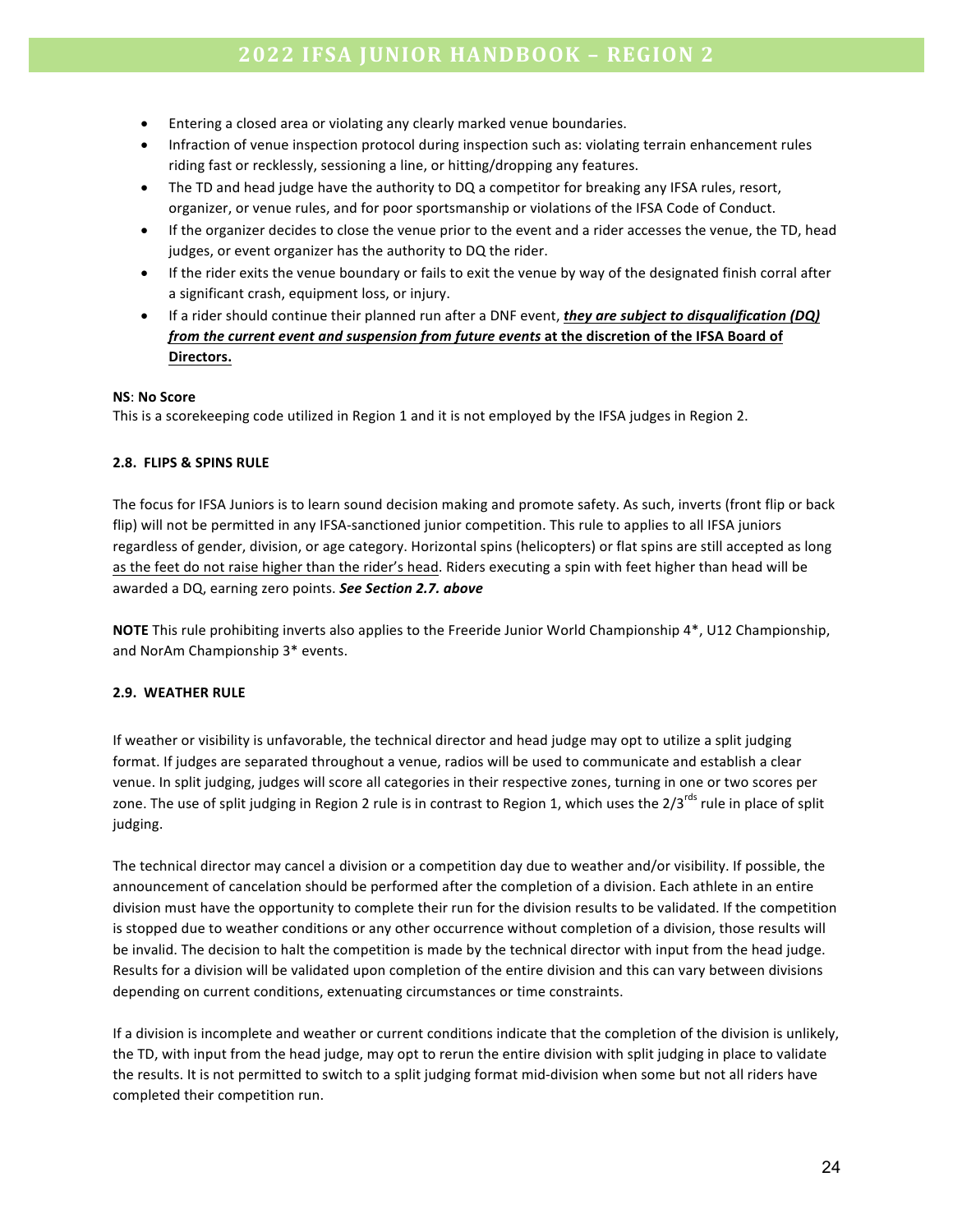A TD may decide to organize a rerun for all competitors in a division. This decision is at the TD's sole discretion after gathering information from the event organizer, head judge, ski patrol, current weather forecast etc.

For a two-day competition format, if the weather doesn't allow for a second day or if divisions from day one are not completed, the TD will decide upon one of several scenarios:

- Results are validated on a division by division basis as they are completed.
- In the event that it is impossible to complete a final run for a division when qualification runs were completed, the qualifying run results are validated and these scores will serve as the final score for the event.
- If a division is not completed and a finals run competition day is possible with a sufficient weather window, the TD may elect to rerun the entire qualification runs for an incomplete division. If a finals run is not possible, then the scores from the qualifying run will serve as the final results for the event.
- If it is impossible to complete a particular division within the event window, results are not counted and points will not be earned by the athlete. This event will not count against an athlete's allotted count of three Regional Series and three National Series events.

#### **2.10. EVENT CANCELATION/POSTPONEMENT & REFUND**

Cancelation policies are established at the discretion of each individual event organizer for IFSA Junior events. The cancelation policy will be posted on every IFSA event page. When completing registration for each event, riders agree to the cancelation policy set by the event organizer. Refunds will not be provided once an event has taken place.

**Scenario 1:** If the event organizer must cancel the event due to lack of snow or poor conditions prior to the arrival of the riders, the event organizer shall refund a portion of the registration fee to each rider. Funds may be withheld to cover transaction fees and various event expenditures.

**Scenario 2:** If the event organizer must cancel the event on the scheduled day because it could not be held during the weather window due to bad weather or other circumstances, registered riders will not be refunded. This is because the event organizer has compensated judges, employees, ski patrol, event staff, paid for awards and swag, and absorbed the cost of discounted lift tickets.

**Scenario 3:** If a registered rider is sick or injured and must cancel registration, a full refund (minus the transaction fee) will be provided. To receive a refund, the rider must present a valid medical certificate to the event organizer and the IFSA Administrative Team. The rider shall contact the IFSA and the event organizer as soon as possible so that a replacement rider can be added to the roster. To receive a refund, the medical certificate must be sent no later than 3 days after the event to the event organizer and the IFSA Administration.

**Scenario 4:** If an event organizer must postpone or reschedule the event, any rider who must cancel their registration because they are unable to attend the new event date will receive a full refund (minus the transaction fee). If the event is postponed, all registered riders will be admitted to the rescheduled competition. Any remaining spots will be filled from the waiting list. If the rescheduled event is not yet full, registration will reopen.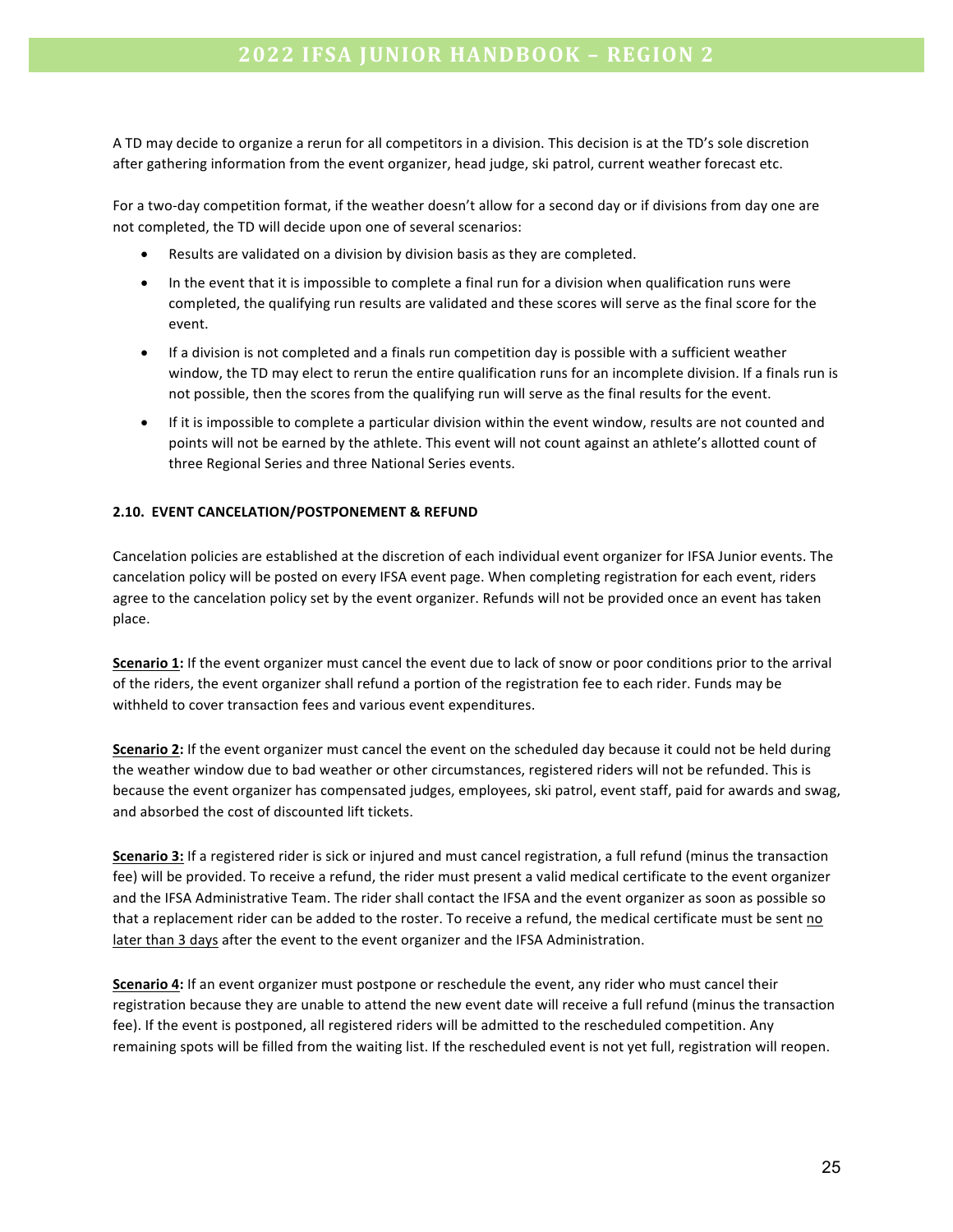**Scenario 5:** If a registered rider requests a cancelation due to a scheduling conflict or other extenuating circumstance it is up to the event organizer to determine the refund amount. The event organizer must provide a cancelation policy to the IFSA prior to the opening of event registration. The IFSA recommends the following cancelation policy:

- If a rider requests a refund more than two weeks prior to the event date, a full refund (minus transaction fees) will be issued.
- If a rider requests a refund less than two weeks before the event date, a 50% refund (minus transaction fees) will be issued.
- No refund will be provided for cancellations made less than one week before the event date.
- It is at the sole discretion of the event organizer, and not the IFSA, when and under what circumstances a refund will be issued.

#### **2.11. POINTS FOR CANCELED EVENTS**

If an event is canceled for any reason, riders will not receive any points in Region 2 and this event will not be included in a rider's allotted event count for Regional or National Series events.

#### **2.12. CANCELED DIVISIONS**

There are currently no restrictions in place for a required minimum number of registered riders to run a division. If fair warning is provided to any registered athlete(s), an event organizer may cancel or eliminate a division with few or no registrations. It is at the sole discretion of the event organizer to determine which divisions and age categories are included in an event.

**NOTE:** A NEW RULE was instituted in the 2019-2020 season regarding Nationals Series events where a division has less than three registered participants. See Section 1.8., Point I.

#### **2.13. TRAINING ON COMPETITION VENUES**

The event organizer will determine when the competition venue(s) shall be closed prior to competition. The IFSA recommends closing the venue as far in advance as possible, especially in the event of fresh snowfall.

If competitors ride the competition venue(s) after the event organizer has decided to close it, and the closure is clearly marked and communicated, the event organizer, the TD, or head judge has the authority to disqualify these riders. Riding the competition venue(s) before they are officially closed is permitted. However, keep in mind that excessive sessioning may negatively impact the venue quality on competition day. Please consider this before using the venue prior to the official inspection closure. Also consider that event officials, the technical director, and/or the head judge may be on the venue in the days leading up to the competition to determine closures, establish features, and delineate boundaries. Reckless riding by registered participants endangers the individuals responsible for executing this critical component of event preparation.

#### **2.14. DRONE FILMING ON COMPETITION VENUES**

It is forbidden for riders to use personal drones to film any venue face 30 days prior to the competition date. Only drone footage/pictures provided by the event organizer can be given to all competitors.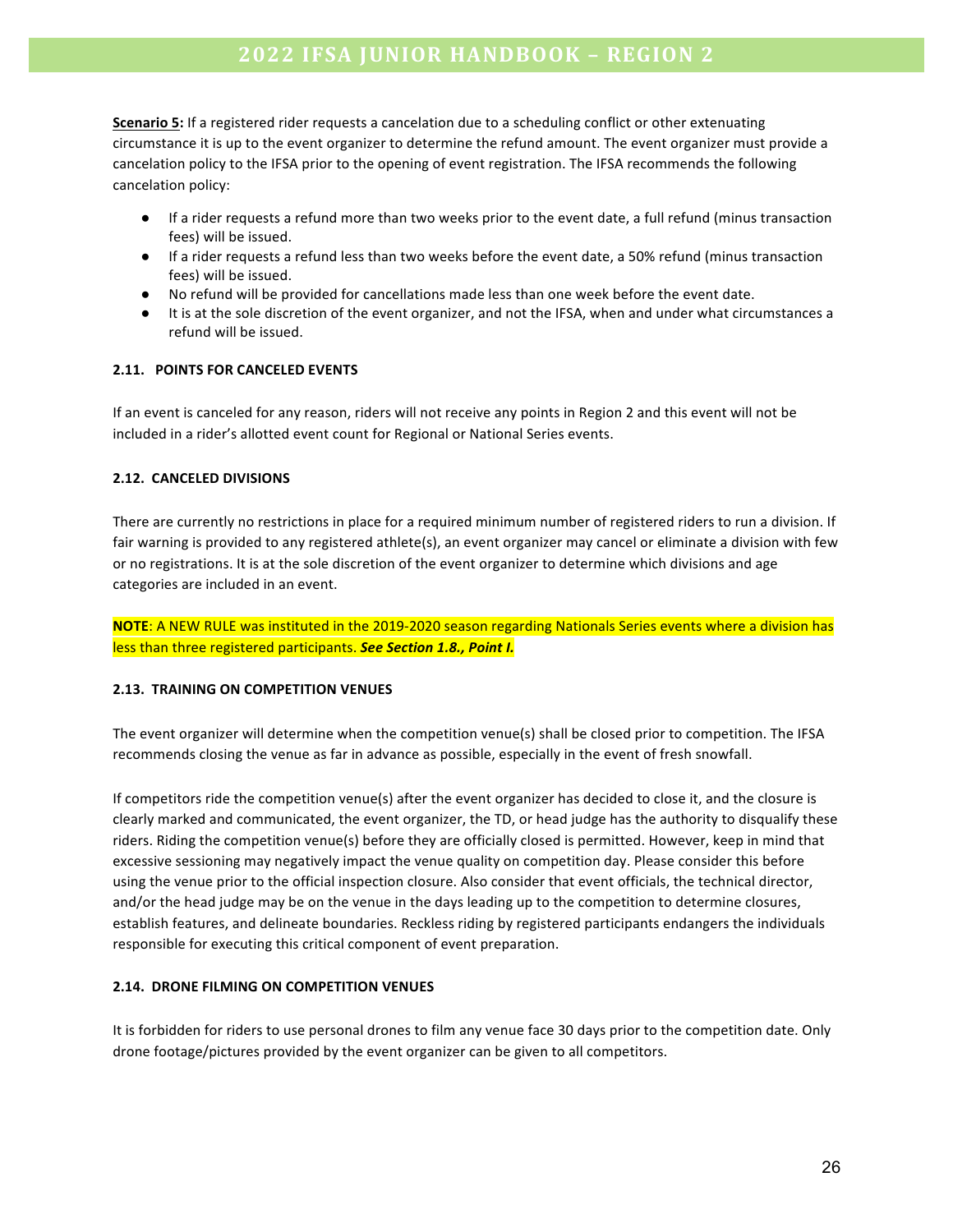#### **2.15. ATHLETE COMPETITION REQUIREMENTS**

**Big Mountain Freeride competitions are activities with inherent risks of serious personal injury, disability, and** *death. It is the sole responsibility that IFSA members will honor all contracts entered upon willingly. The* following items are required in order for an athlete to compete in an IFSA-sanctioned event:

- The IFSA Release of Liability Waiver (ROL) for juniors under the age of 18 must be signed by a parent or legal guardian. The waiver MAY NOT be signed by a coach. Riders 18 years of age or older in the USA and 19 years of age or older in Canada must sign their own waivers.
- The event ROL waiver must be signed for each event, even if there are multiple events at the same mountain in the same year/season.
- Competitors will have personal health insurance during all events. Athlete must have proof of individual insurance at check-in and have it available for the duration of the competition.
- Attendance at athlete meetings is **MANDATORY**. The technical director, event organizer, and judges are not responsible for providing information to absentees.
- **•** Attendance during athlete venue inspection is **MANDATORY.**
- Athlete safety equipment requirements are **MANDATORY.** Athletes not in possession of required safety equipment will be assigned a DNS score. Athletes who attempt to compete without the **MANDATORY** safety equipment as specified by both the IFSA and the event organizer will earn a DNS. See Section 2.18 *for more information*
- Athletes must adhere to the IFSA Code of Conduct for the entirety of a competition at the host mountain. Athletes must also remember they represent the IFSA community and as such, should conduct themselves in a responsible, respectful manner that presents Freeride in a positive light. See the IFSA Code of *Conduct in the Introduction*
- It is the responsibility of the competitor to make their start time.
- If an athlete may miss their start list position by more than 5 riders, they must communicate their tardiness with the TD or event organizer and describe the circumstances preventing them from making their start time. If an athlete should miss their division entirely, they will earn a DNS. It is the decision of the TD/starter where to place the rider in the event they miss their start. Repeated infractions of missing start times will result in a DNS or DQ score at the discretion of the head judge and/or TD.
- Athletes must understand the location of all start and finish lines/corral for their competitive division. Weather, number of athletes, and time constraints may have an effect on where these are placed. Failure to comply with start and finish lines/corral during competitive run will result in a DQ.
- If an athlete crashes and may be injured, the athlete should stay down and wait for patrol to assist them.
- In the case of a crash where there is no concern of injury, the athlete shall give a head tap letting everyone know they are ok. If there is a loss of equipment (DNF) they can then proceed to grab their gear or wait for assistance from a ski ninja. In either case, they should refrain from riding additional features that may cause another crash and further delay the competition. The rider must exit the venue via the finish corral, avoiding significant features, drops, or airs. Should the rider exit the venue boundary, hit airs, drops, or ride in a reckless manner as deemed by the TD and/or head judge, or fail to exit through the designated finish area, the DNF score will be converted to a DQ and no points will be earned.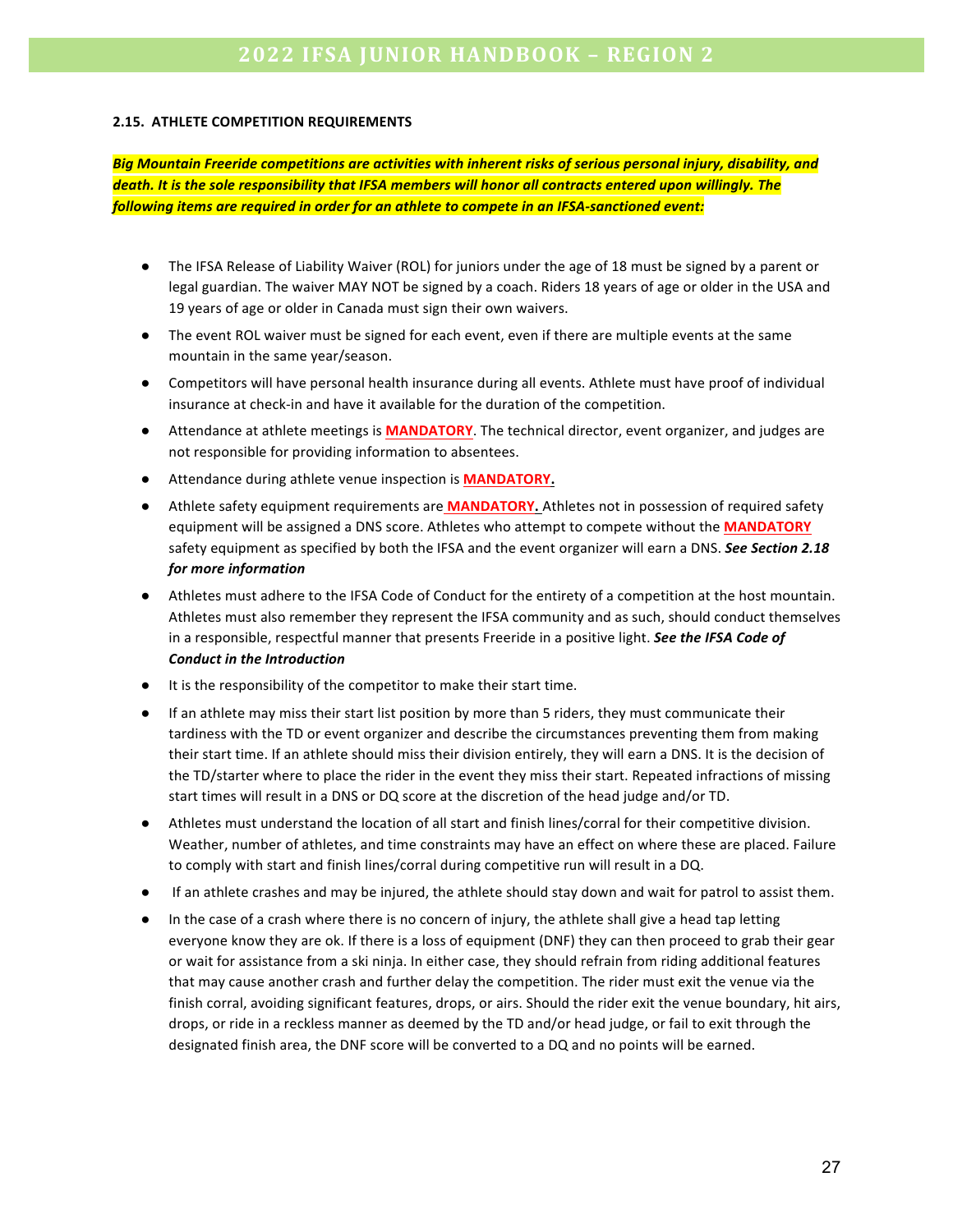- In the event of a crash, equipment loss, DNF, or DQ an athlete must remain within the venue boundary and shall always exit via the finish corral. If the athlete exits a venue boundary or fails to exit through the designated finish area the DNF score will be converted to a DQ and zero points will be earned.
- Competitor bib/sticker must be worn during inspection and competition.
- Video review of competition runs may only be used for the purpose of developmental feedback for individual athletes. Any persons promoting video content that may be deemed by the BOD to have adverse impact on any aspect of the Freeride competition community or IFSA judging is considered unacceptable. Actions taken are at the sole discretion of the IFSA BOD

#### **2.16. ATHLETE MEETING**

#### *Athlete meetings are held before the competition and are* **MANDATORY** *for all riders.*

The athlete meeting is **MANDATORY** to ensure the safety of all riders and preserve the integrity of the competition. Riders must be informed about snow conditions, potential venue closures, venue boundaries, resort policies and/or rules, access to the start gate, the event schedule, and any **MANDATORY** safety gear. *Riders* who *cannot attend the athlete meeting for valid reasons MUST coordinate beforehand with the event organizer and technical director to receive their security speech and bib number at some other time.* 

#### **2.17. ATHLETE BIBS**

Athlete bibs, numbers, or stickers will be randomly assigned during athlete check-in and must be visible during inspection and competition runs.

#### **2.18. ATHLETE SAFETY EQUIPMENT REQUIREMENTS**

Athletes failing to meet equipment requirements set by both the IFSA and the event organizer will not be permitted to start and will be awarded a DNS (Did Not Start) score, earning no points. DNS riders will not receive a refund for the registration fee.

- Helmets are **MANDATORY** when inspecting, competing, or riding within the venue. Coaches must also wear a helmet when accessing the venue.
- It is **MANDATORY** that an athlete wear a back protector during any competition run(s). The back protector must be a stand-alone piece of equipment designed to protect users from impact during a fall. Backpacks, avalanche packs, etc. that are worn externally will not be considered valid back protectors
- The IFSA strongly recommends additional protective gear when training or competing in Freeride such as but not limited to: hip, knee, and elbow pads, and a mouth guard.
- The event organizer may require additional protective and/or safety equipment beyond the items mentioned above, including but not limited to an avalanche transceiver, probe, shovel, and avalanche airbag, or avalung device.

#### **2.19. AWARDS/PODIUM CEREMONY**

An awards or podium ceremony is a requirement for all IFSA-sanctioned events. The size and extent of the award ceremony is at the sole discretion of the event organizer. Award ceremonies should model the values of the IFSA and be a positive reflection on the IFSA, the athletes, and the host mountain with an emphasis on good sportsmanship. The IFSA works as an advocate for athletes and on occasion, may provide prizes, though this responsibility primarily falls to the event organizer. Event organizers should strive to partner with sponsors or organizations who may be willing to contribute gift certificates, swag, gear, and/or trophies. Note that cash prizes are not acceptable at IFSA junior level competitions.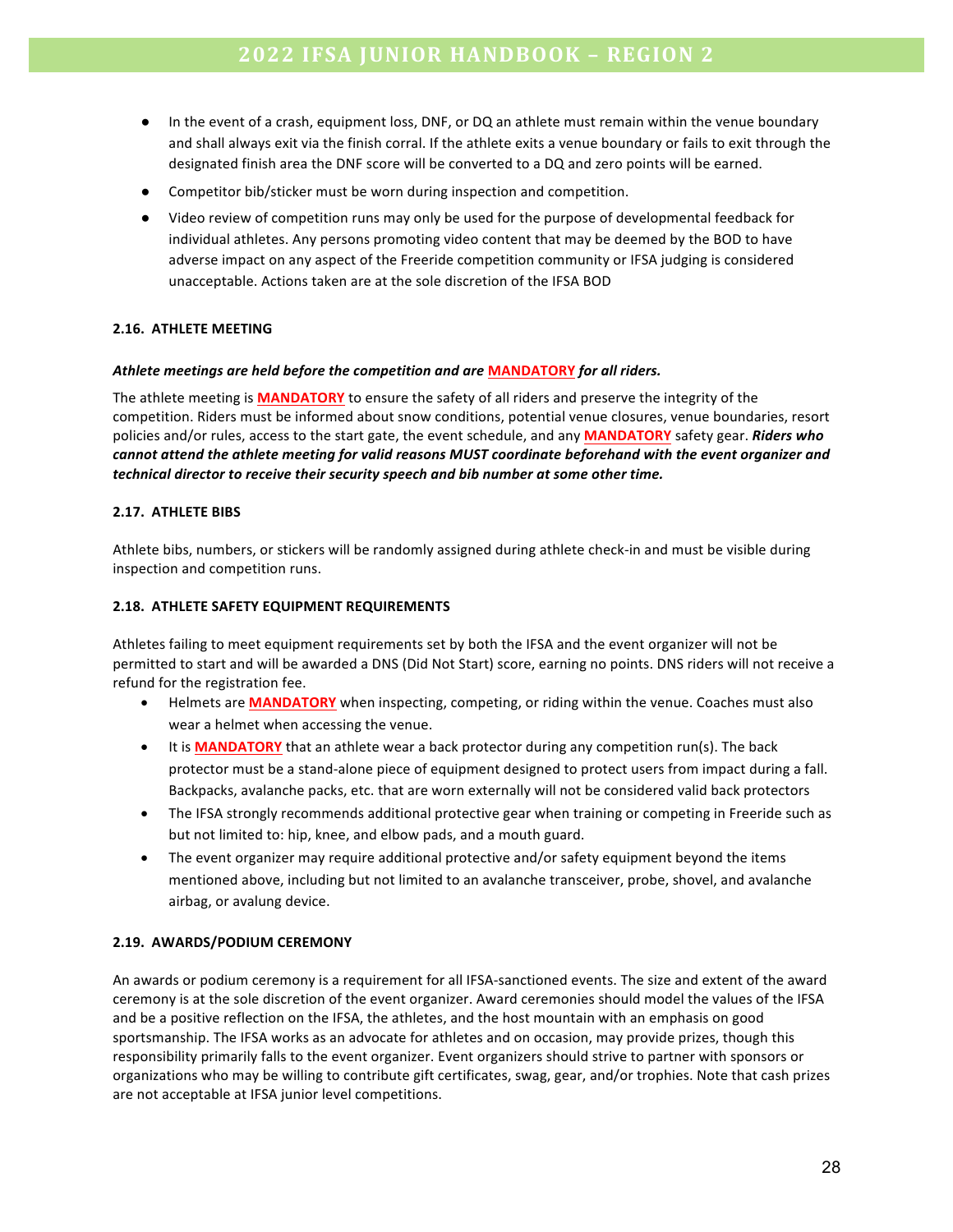## **3. IFSA POINTS SYSTEM & TIEBREAKING**

#### **3.1. IFSA JUNIOR POINT TABLES**

All IFSA athletes are awarded points for their participation and ranking in sanctioned Freeride events. The number of points awarded depends on the event type: Regional, National, Championship, U12 Championship, or World Championship. For IFSA Junior Point Table, see Appendix II and for information on the IFSA Junior Series scoring system, see Section 1.8.

#### **3.2. TIEBREAKING PROTOCOL**

In the occurrence of a tie within the top five place-holding riders, a tiebreak protocol will be performed by the judge panel. The tiebreak should first be determined by which rider scored higher in the control criteria. A higher control score will earn a higher placement, breaking the tie. If the tie cannot be broken using the control score, then the technique score will be used.

If athletes should earn the same score outside of the top five places, the tied riders are awarded the same place and number of points as the highest of the two tied scores. The next place is then skipped for the next non-tied athlete in the ranking. (Example: If two athletes tied for 7th pace the sequence of places awarded goes: 1, 2, 3, 4, 5, 6, 7, 7, 9, etc. and the tied athletes each earn the points of  $7<sup>th</sup>$  place.

## **4. CALENDAR**

For the southern hemisphere competitions, the event name/dates/location/star attribution will be announced before the end of June. For the northern hemisphere competitions, the event name/dates/location/star attribution will be announced before the end of November.

Note that additional events could be announced during the season. The IFSA will always post any available updates from event organizer on the IFSA event pages. Visit www.freeskiers.org and click the 'Events' option from the menu bar. Then select '2022 IFSA Junior Events' to view current event offerings.

### **5. JUDGING**

A panel of judges consists of at least two judges and one head judge. Athletes competing in IFSA-sanctioned competitive Freeride events are judged on their performance within five different categories. For a basic overview of the five judging categories, see below.

- **•** Line Choice: Each competitor chooses their line or route down the course. Higher scores are given for choosing more difficult routes. Difficulty is determined by steepness, exposure, air, snow and venue conditions.
- **Control**: Competitors must remain in control at all times. Any loss of control will result in a lower score.
- **Fluidity**: Constant direction towards a goal. This includes continuity, pace, and smooth transitions between sections of the course. Falling or stopping will negatively impact scores in this category.
- **• Technique**: Competitors are judged on style and turn quality relating to Big Mountain Freeriding.
- **Style & Energy**: This encompasses the pace, energy and creativity with which a competitor attacks or descends their chosen line or route. Style is an overall impression focusing on the fluid execution of maneuvers.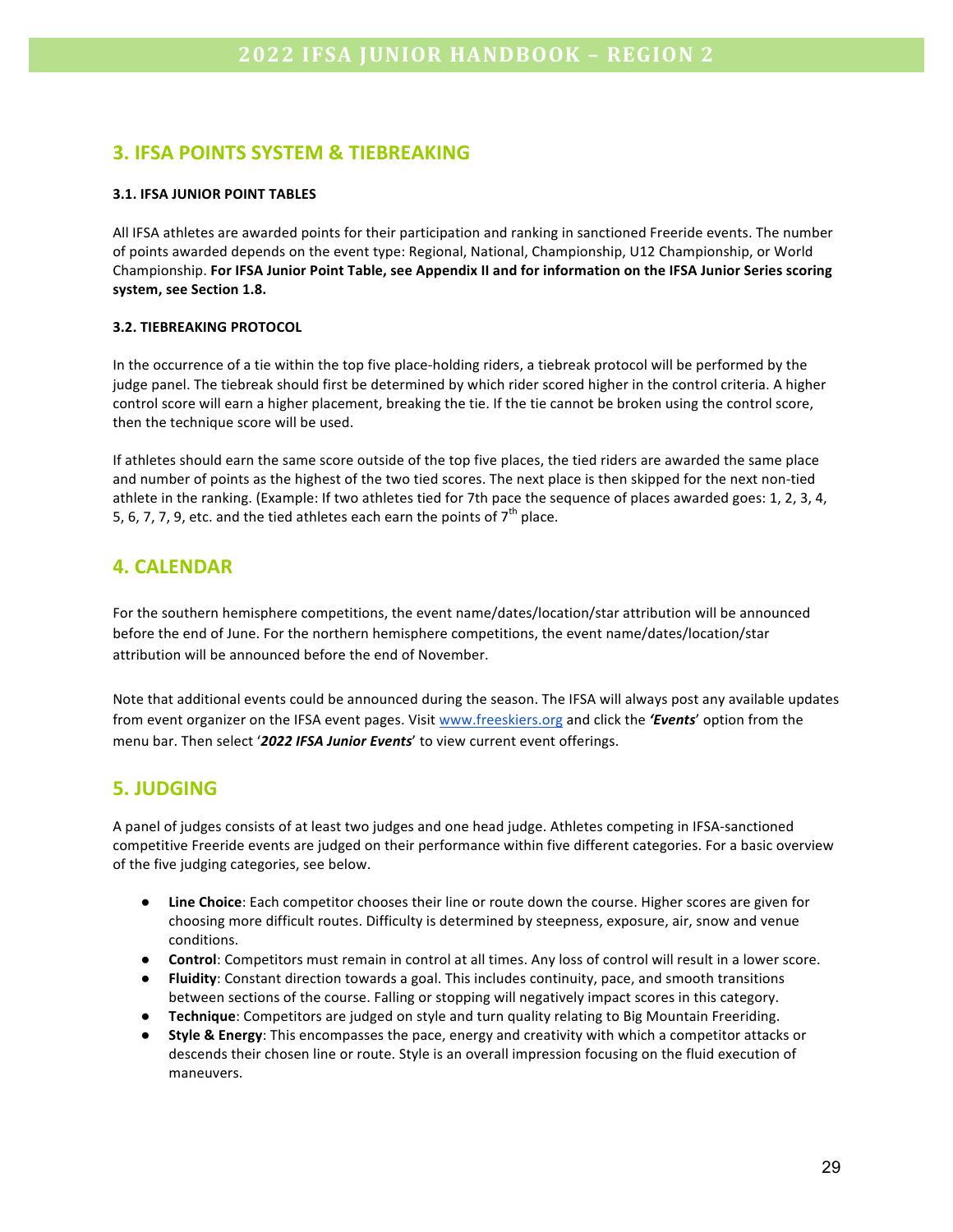## **6. SCORING COMPLAINTS & ATHLETE PROTESTS**

The following information pertains to athlete protests and scoring complaints:

- Protests may be filed due to run interference and must be brought to the attention of the TD immediately after the run.
- Protest against disqualifications and or/clerical order must be made within 15 minutes after the posting of final results.
- It is the responsibility of the competitor to substantiate their protest.
- No protests against scoring are allowed. All scores are final. Scores will not be changed or adjusted.
- The technical director may grant a provisional rerun due to interference on a case-by-case basis.
- If the technical director cannot make the determination of a provisional rerun, it is up to the discretion of the head judge.
- Once the decision to award a rerun is made by the TD, the score for the first run is permanently removed from record and the rerun becomes the only score of record.
- Under no circumstances may a competitor protest directly to the IFSA judges. All protests must be addressed to the technical director.
- If the protest is unsubstantiated by another competitor, it will be automatically denied.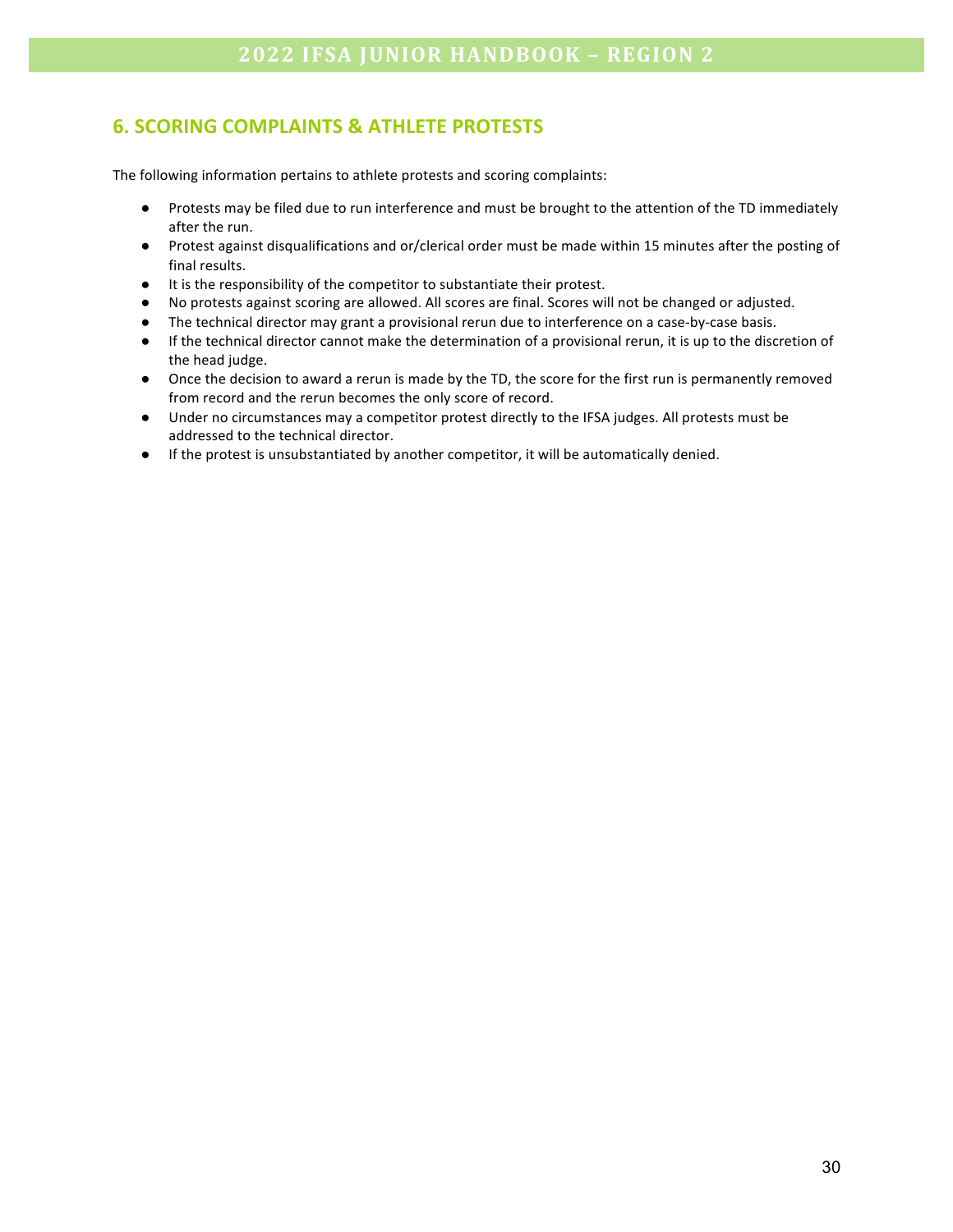## **APPENDIX**

#### **I. REGION 2 IFSA JUNIOR POINTS TABLE**

Points are awarded for all finishes at all IFSA-sanctioned Freeride events. The point spread will include differentiating point values up to a finish of  $44<sup>th</sup>$  place; all remaining finishes will receive the base point value indicated below. Effective the 2018-2019 season, all athletes will earn the base point value for their finish, plus 1 point for each athlete they beat within their division. See Section 1.8. for more detailed information.

| <b>Finish/Position</b> | <b>North American</b><br>Champs | <b>National Series</b> | <b>Regional Series</b> |
|------------------------|---------------------------------|------------------------|------------------------|
| 1                      | 1250                            | 1000                   | 500                    |
| $\overline{2}$         | 1044                            | 835                    | 417                    |
| 3                      | 923                             | 738                    | 369                    |
| $\overline{4}$         | 837                             | 670                    | 335                    |
| 5                      | 771                             | 617                    | 308                    |
| 6                      | 717                             | 573                    | 287                    |
| 7                      | 671                             | 537                    | 268                    |
| 8                      | 631                             | 505                    | 252                    |
| 9                      | 596                             | 477                    | 238                    |
| 10                     | 565                             | 452                    | 226                    |
| 11                     | 536                             | 429                    | 215                    |
| 12                     | 510                             | 408                    | 204                    |
| 13                     | 487                             | 389                    | 195                    |
| 14                     | 465                             | 372                    | 186                    |
| 15                     | 444                             | 355                    | 178                    |
| 16                     | 425                             | 340                    | 170                    |
| 17                     | 407                             | 325                    | 163                    |
| 18<br>390              |                                 | 312                    | 156                    |
| 19<br>374              |                                 | 299                    | 149                    |
| 20<br>358              |                                 | 287                    | 143                    |
| 21<br>344              |                                 | 275                    | 138                    |
| 22                     | 330                             | 264                    | 132                    |
| 23                     | 317                             | 253                    | 127                    |
| 24                     | 304                             | 243                    | 122                    |
| 25                     | 292                             | 234                    | 117                    |
| 26                     | 280                             | 224                    | 112                    |
| 27                     | 269                             | 215                    | 108                    |
| 28                     | 258                             | 207                    | 103                    |
| 29                     | 248                             | 198                    | 99                     |
| 30                     | 238                             | 190                    | 95                     |
| 31                     | 228                             | 182                    | 91                     |
| 32                     | 219                             | 175                    | 87                     |
| 33                     | 209                             | 167                    | 84                     |
| 34                     | 200                             | 160                    | 80                     |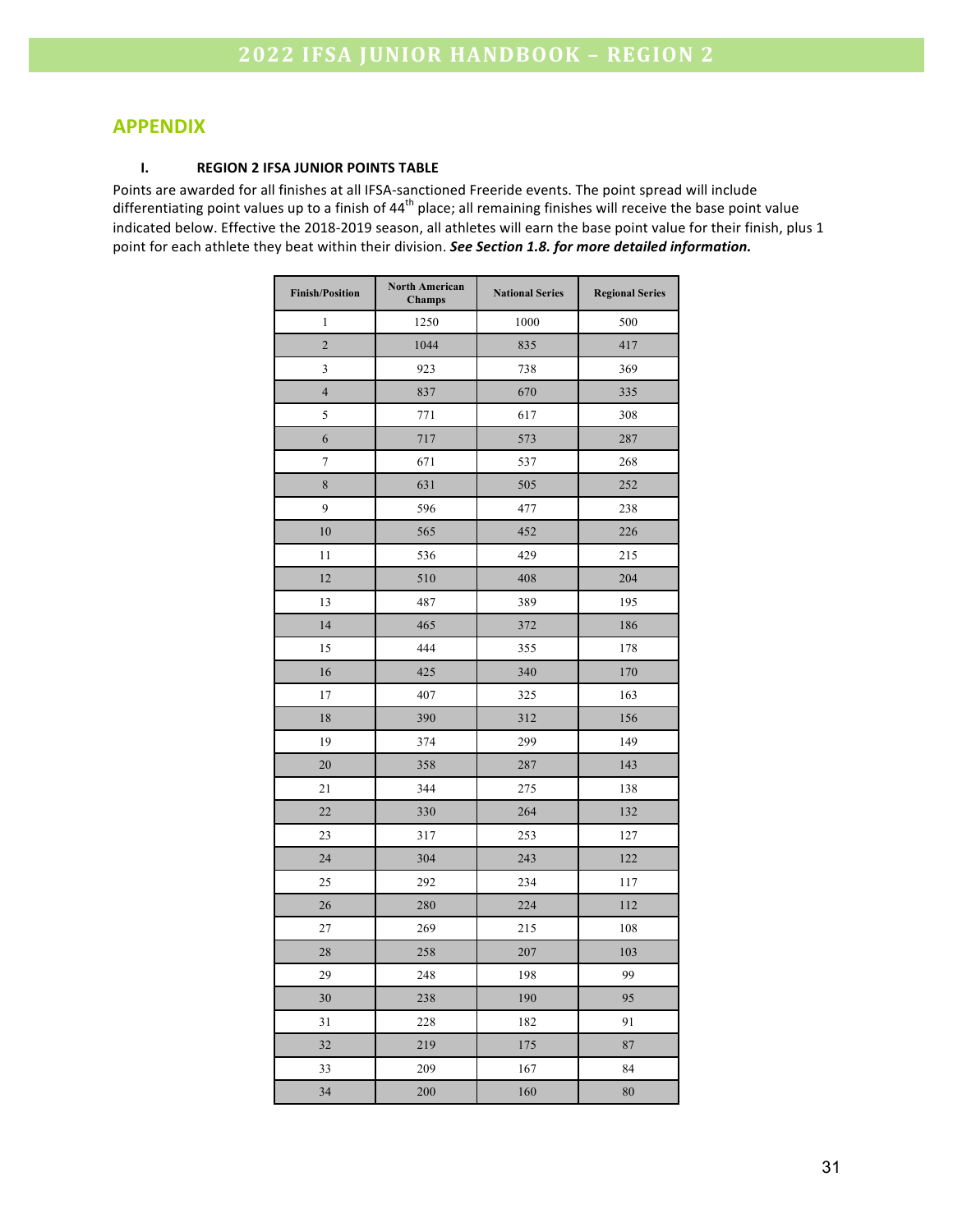| 35         | 192 | 153 | 77 |
|------------|-----|-----|----|
| 36         | 183 | 147 | 73 |
| 37         | 175 | 140 | 70 |
| 38         | 167 | 134 | 67 |
| 39         | 160 | 128 | 64 |
| 40         | 152 | 122 | 61 |
| 41         | 145 | 116 | 58 |
| 42         | 138 | 110 | 55 |
| 43         | 131 | 104 | 52 |
| 44         | 125 | 100 | 50 |
| $45 - 100$ | 125 | 100 | 50 |

#### **II.** FWQ POINTS CONVERSION TABLE

When an IFSA Junior turns 18 years of age, their results from participation in the IFSA Junior Series will automatically be converted to points on the FWQ Global Seeding List. This way, a junior has earned a ranking on the FWQ Global Seeding List to assist with registration at  $3^*$  and  $4^*$  level FWQ events.

Note that the point values differ between divisions and you must locate the appropriate table to view points. To view the tables in full, locate the FJT Rider's Rules document on the www.freerideworldtour.com website.

| <b>FJT</b> 4**** |        | <b>FJT 3***</b>  |        | FJT 2**        |        | $FJT1*$          |        |
|------------------|--------|------------------|--------|----------------|--------|------------------|--------|
| ranking          | points | ranking          | points | ranking        | points | ranking          | points |
| 1                | 1300   | $\boldsymbol{l}$ | 800    | 1              | 480    | $\boldsymbol{l}$ | 260    |
| $\overline{c}$   | 1020   | $\overline{2}$   | 650    | $\overline{c}$ | 360    | $\overline{c}$   | 190    |
| $\mathfrak{z}$   | 840    | $\mathfrak{Z}$   | 500    | $\mathfrak{z}$ | 280    | $\mathfrak{Z}$   | 145    |
| $\overline{A}$   | 700    | $\overline{4}$   | 400    | $\overline{A}$ | 230    | $\overline{4}$   | 120    |
| 5                | 590    | 5                | 350    | 5              | 200    | 5                | 105    |
| 6                | 500    | 6                | 300    | 6              | 175    | 6                | 92     |
| $\overline{7}$   | 430    | $\overline{7}$   | 265    | $\overline{7}$ | 155    | $\overline{7}$   | 80     |
| $\delta$         | 380    | $\delta$         | 240    | $\delta$       | 135    | $\delta$         | 70     |
| $\mathfrak g$    | 330    | 9                | 210    | 9              | 115    | 9                | 62     |
| ${\it 10}$       | 290    | $10\,$           | 180    | $10\,$         | 98     | 10               | 54     |
| II               | 255    | II               | 160    | II             | 83     | II               | 48     |
| 12               | 225    | 12               | 140    | 12             | 73     | 12               | 42     |
| 13               | 195    | 13               | 122    | 13             | 70     | 13               | 37     |
| 14               | 170    | 14               | 105    | 14             | 64     | 14               | 33     |
| 15               | 145    | 15               | 90     | 15             | 58     | 15               | 29     |
| 16               | 125    | 16               | 80     | 16             | 53     | 16               | 26     |
| 17               | 105    | 17               | 71     | 17             | 49     | 17               | 23     |
| $18\,$           | 90     | 18               | 64     | 18             | 46     | 18               | 21     |
| ${\it I9}$       | 85     | 19               | 58     | 19             | 43     | 19               | 19     |
| $20*$            | 80     | $20\,$           | 53     | $2\mathit{0}$  | 40     | $2\theta$        | 18     |

#### **SNOWBOARD WOMEN FWQ POINT CONVERSION TABLE**

\* To view additional point values, use the FJT Region 1 Riders Rules on the www.freerideworldtour.com website.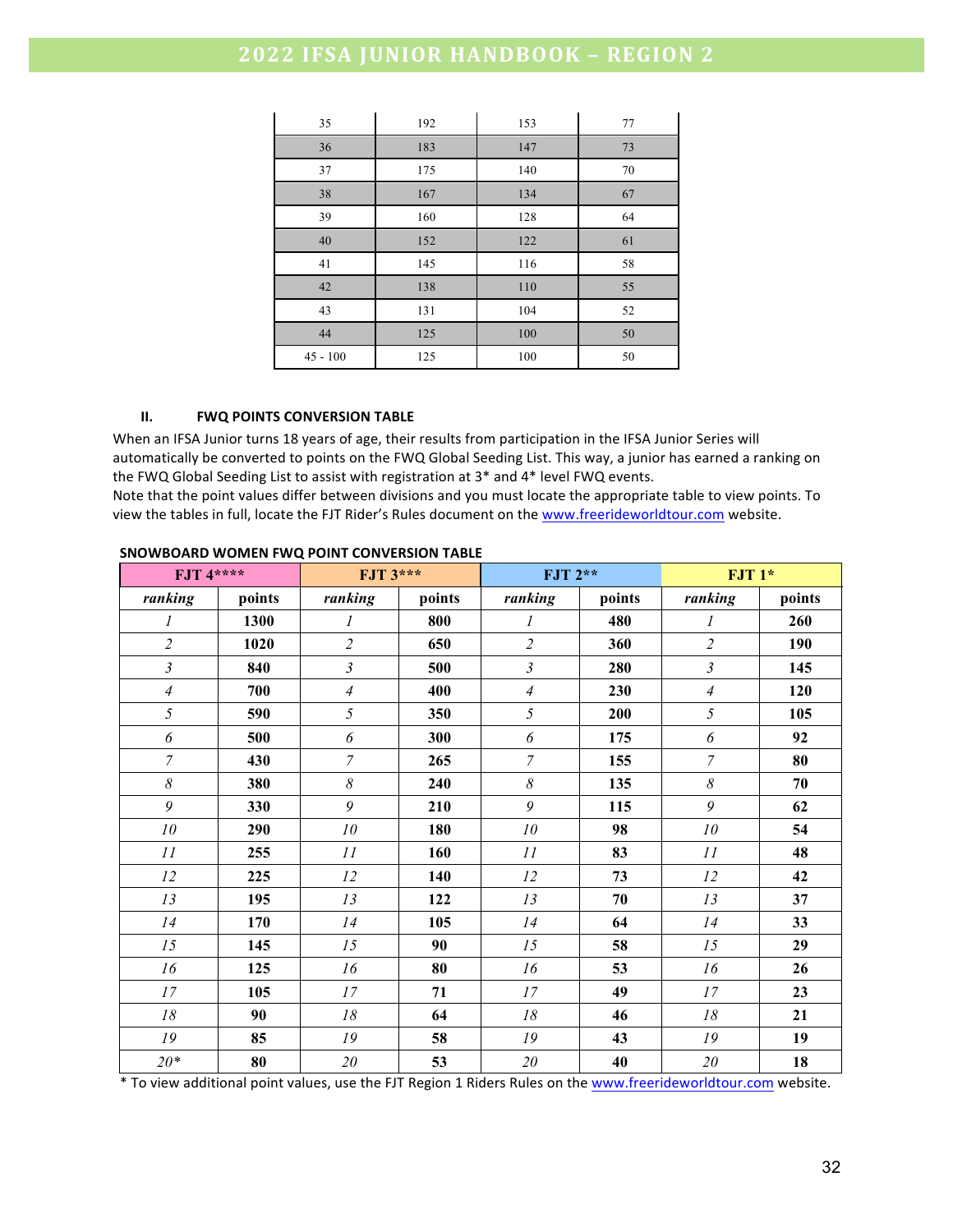#### **SKI MEN FWQ POINT CONVERSION TABLE**

| <b>FJT 4****</b> |        | <b>FJT 3***</b>            |        | <b>FJT 2**</b>             |        | $FJT1*$               |            |
|------------------|--------|----------------------------|--------|----------------------------|--------|-----------------------|------------|
| ranking          | points | ranking                    | points | ranking                    | points | ranking               | points     |
| 1                | 1300   | $\boldsymbol{l}$           | 800    | $\boldsymbol{l}$           | 480    | $\mathfrak{I}$        | 260        |
| $\overline{c}$   | 1020   | $\overline{c}$             | 640    | $\overline{c}$             | 360    | $\overline{c}$        | 190        |
| $\overline{3}$   | 840    | $\mathfrak{Z}$             | 500    | $\mathfrak{Z}$             | 280    | $\mathfrak{Z}$        | 145        |
| $\overline{4}$   | 700    | $\overline{A}$             | 410    | $\overline{4}$             | 230    | $\overline{4}$        | 120        |
| 5                | 600    | 5                          | 360    | 5                          | 200    | $\mathfrak{S}$        | 105        |
| 6                | 520    | $\boldsymbol{\delta}$      | 315    | 6                          | 175    | $\boldsymbol{\delta}$ | 95         |
| $\boldsymbol{7}$ | 450    | $\overline{7}$             | 275    | $\boldsymbol{7}$           | 160    | $\boldsymbol{7}$      | 90         |
| $\delta$         | 400    | $\boldsymbol{\mathcal{S}}$ | 245    | $\boldsymbol{\mathcal{S}}$ | 150    | $\delta$              | 88         |
| 9                | 370    | $\mathfrak g$              | 225    | $\mathfrak g$              | 140    | 9                     | 86         |
| ${\it 10}$       | 345    | ${\it 10}$                 | 210    | ${\it 10}$                 | 135    | 10                    | 85         |
| II               | 325    | II                         | 195    | 11                         | 130    | II                    | 84         |
| 12               | 310    | $12\,$                     | 185    | 12                         | 125    | 12                    | 83         |
| 13               | 295    | 13                         | 175    | 13                         | 120    | 13                    | 82         |
| 14               | 285    | 14                         | 170    | 14                         | 115    | 14                    | 81         |
| 15               | 275    | 15                         | 165    | 15                         | 110    | 15                    | 80         |
| 16               | 266    | 16                         | 160    | 16                         | 108    | 16                    | 79         |
| $17\,$           | 258    | $\ensuremath{\mathit{17}}$ | 158    | 17                         | 106    | $17\,$                | 78         |
| $18\,$           | 250    | $18\,$                     | 156    | $18$                       | 104    | ${\it 18}$            | 77         |
| 19               | 243    | ${\cal I}9$                | 154    | 19                         | 102    | 19                    | 76         |
| $2\theta$        | 237    | $2\theta$                  | 152    | 20                         | 100    | 20                    | 75         |
| 21               | 232    | 21                         | 150    | 21                         | 99     | 21                    | 74         |
| 22               | 227    | 22                         | 148    | 22                         | 98     | 22                    | 73         |
| 23               | 222    | 23                         | 146    | 23                         | 97     | 23                    | ${\bf 72}$ |
| 24               | 218    | 24                         | 144    | 24                         | 96     | 24                    | 71         |
| 25               | 214    | 25                         | 142    | 25                         | 95     | 25                    | 70         |
| $26\,$           | 210    | 26                         | 140    | 26                         | 94     | 26                    | 69         |
| 27               | 207    | $27\,$                     | 138    | 27                         | 93     | 27                    | 68         |
| $28\,$           | 204    | $28\,$                     | 136    | $28\,$                     | 92     | $28\,$                | 67         |
| 29               | 201    | 29                         | 134    | 29                         | 91     | 29                    | 66         |
| $30\,$           | 198    | 30 <sup>°</sup>            | 132    | 30 <sub>2</sub>            | 90     | 30                    | 65         |
| 31               | 195    | 31                         | 130    | 31                         | 89     | 31                    | 64         |
| 32               | 192    | 32                         | 128    | 32                         | 88     | 32                    | 63         |
| 33               | 189    | 33                         | 126    | 33                         | 87     | 33                    | 62         |
| 34               | 186    | 34                         | 124    | 34                         | 86     | 34                    | 61         |
| 35               | 183    | 35                         | 122    | 35                         | 85     | 35                    | 60         |
| 36               | 180    | 36                         | 120    | 36                         | 84     | 36                    | 59         |
| 37               | 177    | 37                         | 118    | 37                         | 83     | 37                    | 58         |
| $38\,$           | 174    | $38\,$                     | 116    | $38\,$                     | 82     | 38                    | 57         |